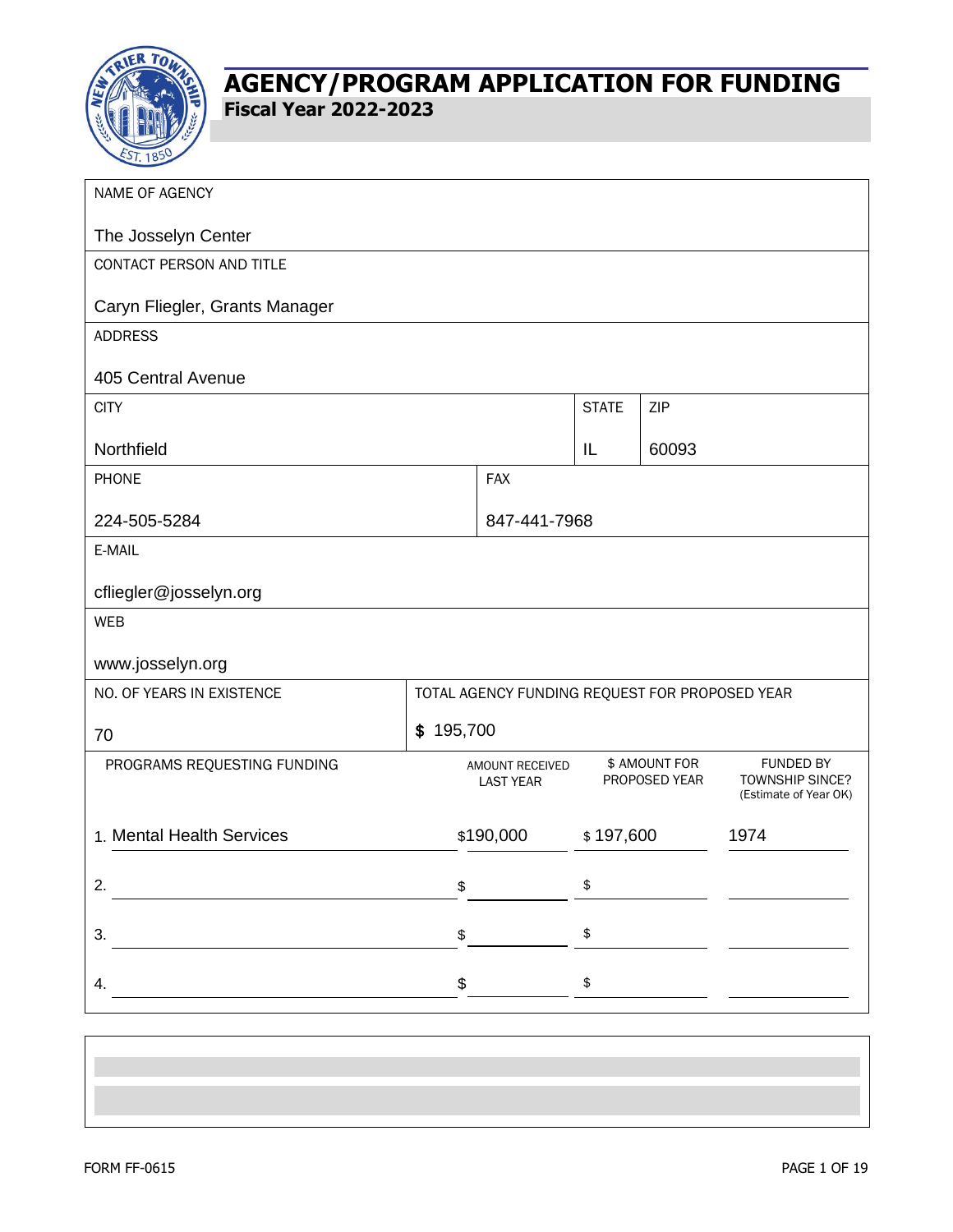

# **Eligibility Criteria For Funding**

New Trier Township General Statement of Policy:

- **Each agency/program requesting funding from the Township will be referred to either the Agency Oversight Committee, the Mental Health Committee, or the Money Follows the Person Committee of the Township. Those committees will make funding and agency/program recommendations to the New Trier Township Board of Trustees. You will be notified of their final decisions sometime in the spring.**
- Agencies considered for funding should have been in existence for one year after receiving their not-for profit status from the State of Illinois and have been providing services to the community during that time.
- No agency with the ability to tax or conduct referendums will receive Township funding.

In order to be eligible for funding an agency must meet the following minimum requirements:

- **Area Served** While an agency may serve areas other than New Trier Township, its programs must serve residents of New Trier Township.
- **Proportion of Township Residents Served-** For agencies serving more than New Trier Township, the amount of funding requested shall take into consideration the proportion of the agency's service rendered to residents of New Trier Township.
- **Non-Profit -** Funded agencies must be 501 (c) (3) not-for-profits.
- **Needs-** The need for the service must be demonstrated.
- **Standards -** An agency requesting funding must have at least one full-time paid staff person, or its equivalent; the credentials of the applicant's staff shall meet professional standards, commensurate with the responsibilities involved.
- **Employment Practices -** The agency must be an equal opportunity employer.
- **Articles of Incorporation -** Submit a copy, as amended, if changed in the last 12 months.
- **Bylaws -** Submit a copy, as amended, if changed in the last 12 months.
- **Use of Funds -** Funds must be used as specified in the grant application and as approved by the Township. Changes must be cleared with the Township.
- **Accessibility -** All services must be available to clients with disabilities and the agency must be able to deliver services from a site that is ADA accessible. If not, please explain.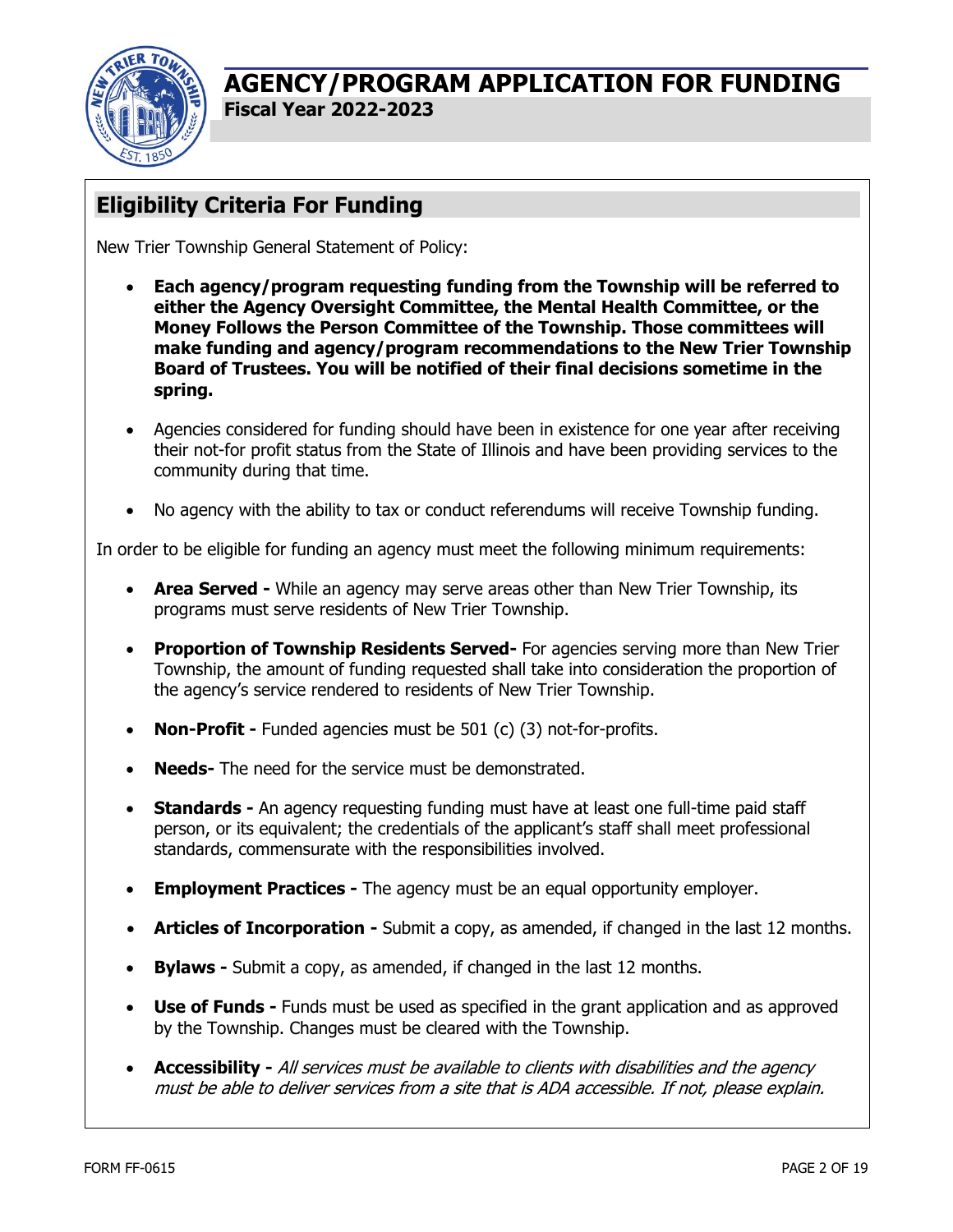

- **Accountability -** The agency shall maintain communication with the assigned advisory committee liaison, who must be allowed to attend board meetings upon request. The agency may dismiss the person from a board meeting if they convene into Executive Session. The agency shall provide meeting minutes to the liaison upon request
	- **Financial -** All agencies with budgets of greater than \$300,000 must have an annual audit performed by an independent CPA. Those agencies with a budget of \$300,000 or less must submit to the Township a copy of form AG990 that is sent to the Attorney General's Office. The Township reserves the right to request an audit be performed for agencies with budgets of \$300,000 or less.
	- **Absence of Conflicts of Interest –** The agency certifies, to the best of its knowledge, information, and belief, that it has no current relationship or involvement with any New Trier Township Trustee, Employee, or Committee Member which the Agency reasonably believes could either favorably or unfavorably influence the Township's possible grant of the Agency's funding request.

**YES X NO\_\_\_\_\_\_\_\_\_\_\_ - If no, please explain.**

# **Other Certification Issues**

Please mark yes, no, or other as appropriate next to each statement. If no, or other, please explain. Supporting documents may be requested at a future date and must be supplied upon request.

YES NO OTHER (PLEASE EXPLAIN)

|  | Agency maintains a personnel policy manual                                                                   |
|--|--------------------------------------------------------------------------------------------------------------|
|  | Agency has a non-discrimination policy                                                                       |
|  | Agency has a sexual harassment policy                                                                        |
|  | Agency has a grievance procedure                                                                             |
|  | Agency has a Strategic Plan<br>Covers years 2020-22 (https://josselyn.org/about-us/strategic-plan-2020-2022) |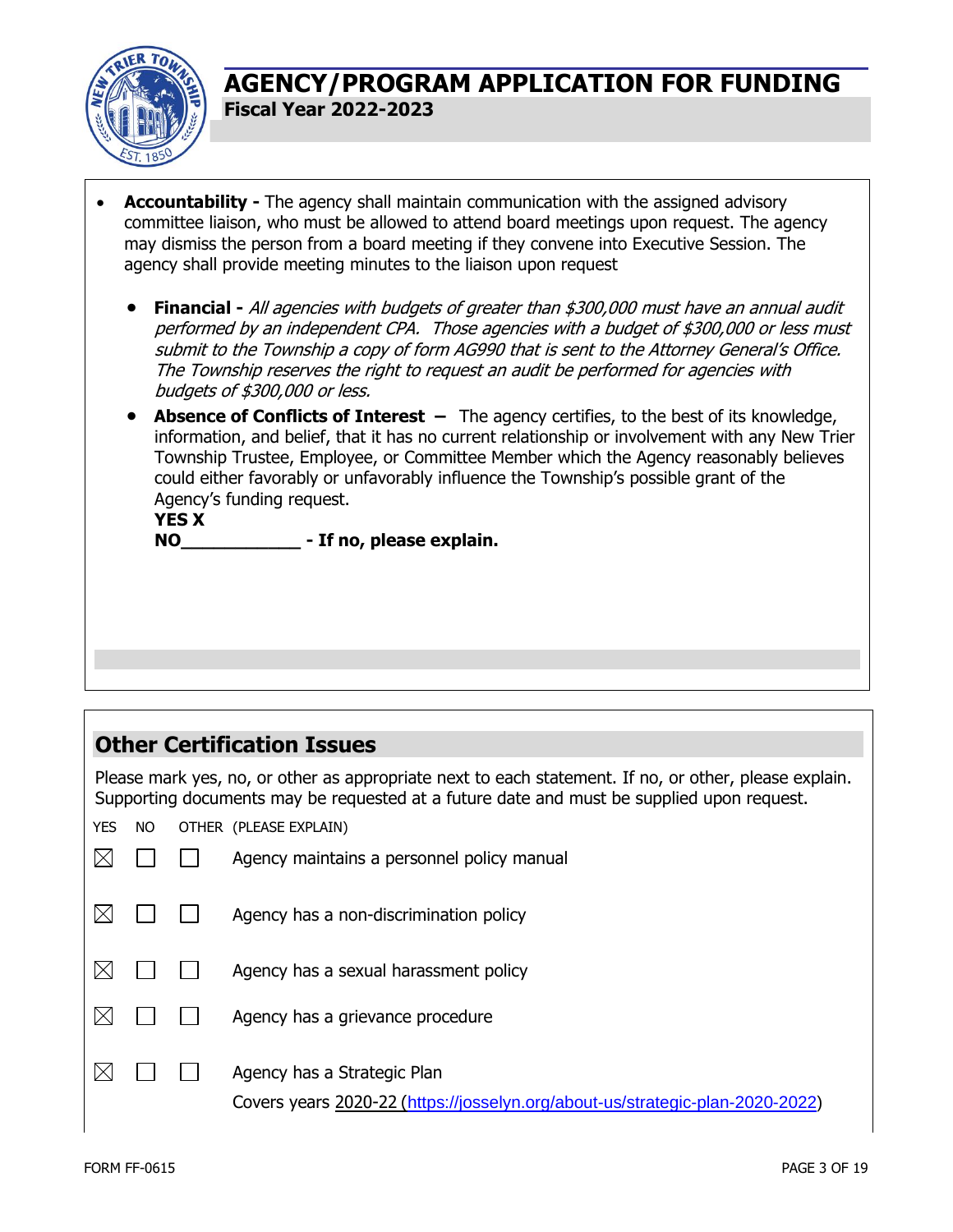

| $\boxtimes$ |           |             | Agency produces an Annual Report<br>Most recent report covers period 2020-21                                                                                                                                                                                             |
|-------------|-----------|-------------|--------------------------------------------------------------------------------------------------------------------------------------------------------------------------------------------------------------------------------------------------------------------------|
| $\boxtimes$ |           |             | Agency has an effective fiscal management system in place and has disclosed any<br>and all Conflicts of Interest as described in the Eligibility Criteria for Funding.                                                                                                   |
|             |           | $\boxtimes$ | Audit or AG990 completed and copy provided to the Township for most recent fiscal<br>year. Please note that we have provided our FY20 audit; our FY21 audit is in<br>process at the time of this application. We will provide you with the FY21 audit once<br>completed. |
| $\boxtimes$ |           |             | Agency maintains general liability insurance coverage and names New Trier<br>Township as additional insurer                                                                                                                                                              |
|             |           |             | Amount of coverage Each occurrence \$1,000,000 General Aggregate \$3,000,000                                                                                                                                                                                             |
|             |           |             | Name of insurer Hanover                                                                                                                                                                                                                                                  |
|             |           |             | Effective dates of coverage                                                                                                                                                                                                                                              |
| $\boxtimes$ |           |             | Agency pays all state and federal payroll taxes                                                                                                                                                                                                                          |
| $\boxtimes$ |           |             | Agency has a conflict of interest policy.                                                                                                                                                                                                                                |
| <b>YES</b>  | <b>NO</b> |             | OTHER (PLEASE EXPLAIN)                                                                                                                                                                                                                                                   |
| $\boxtimes$ |           |             | Agency has by-laws in place                                                                                                                                                                                                                                              |
|             |           |             | Date last amended/accepted 3/2/2020                                                                                                                                                                                                                                      |
| $\boxtimes$ |           |             | Agency is accredited by recognized accreditation organization (where appropriate)                                                                                                                                                                                        |
|             |           |             | Date of most recent accreditation May 2019                                                                                                                                                                                                                               |
|             |           |             | Accreditation Organization Commission on Accreditation of Rehabilitation Facilities<br>(CARF)                                                                                                                                                                            |
| $\boxtimes$ |           |             | Agency's board serves without compensation                                                                                                                                                                                                                               |
|             |           |             | Number of board members 25                                                                                                                                                                                                                                               |
|             |           |             | Number of Board vacancies 5<br><u> 1980 - Jan Barat, margaret a</u>                                                                                                                                                                                                      |
|             |           |             | List board sub-committees Executive, Quality and Compliance, Finance, Strategic<br>Planning, Nominating, Building and Grounds                                                                                                                                            |
|             |           |             |                                                                                                                                                                                                                                                                          |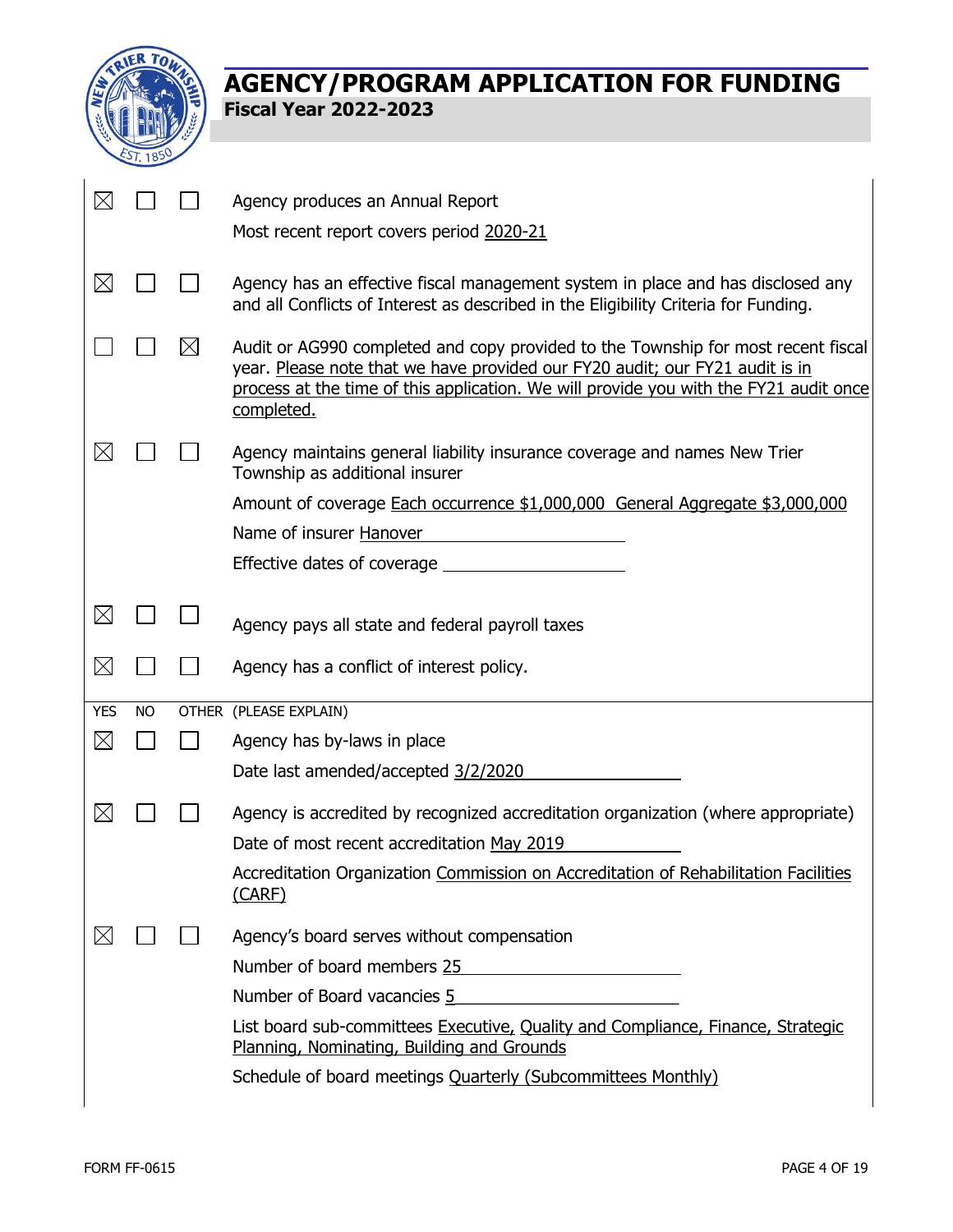|                                                                                                                                                                                                                                                                                                                                                                                                                                                                 | <b>AGENCY/PROGRAM APPLICATION FOR FUNDING</b>                                                                                                                                                                                                                                          |  |  |  |
|-----------------------------------------------------------------------------------------------------------------------------------------------------------------------------------------------------------------------------------------------------------------------------------------------------------------------------------------------------------------------------------------------------------------------------------------------------------------|----------------------------------------------------------------------------------------------------------------------------------------------------------------------------------------------------------------------------------------------------------------------------------------|--|--|--|
|                                                                                                                                                                                                                                                                                                                                                                                                                                                                 | <b>Fiscal Year 2022-2023</b>                                                                                                                                                                                                                                                           |  |  |  |
|                                                                                                                                                                                                                                                                                                                                                                                                                                                                 |                                                                                                                                                                                                                                                                                        |  |  |  |
|                                                                                                                                                                                                                                                                                                                                                                                                                                                                 |                                                                                                                                                                                                                                                                                        |  |  |  |
|                                                                                                                                                                                                                                                                                                                                                                                                                                                                 | Agency has Auxiliary or other Advisory/Governing Board. If so, please explain:                                                                                                                                                                                                         |  |  |  |
|                                                                                                                                                                                                                                                                                                                                                                                                                                                                 | Josselyn has an Auxiliary Board of 30 members including many NTT residents who<br>focus on community engagement, raising awareness of Josselyn's mental health<br>services, and fundraising. We also have a Junior Board of 50 area high school<br>students, including many from NTHS. |  |  |  |
| $\boxtimes$                                                                                                                                                                                                                                                                                                                                                                                                                                                     | Agency provides staff with opportunities for training and personal development                                                                                                                                                                                                         |  |  |  |
| $\boxtimes$                                                                                                                                                                                                                                                                                                                                                                                                                                                     | Agency has filed its annual report with the Illinois Attorney General                                                                                                                                                                                                                  |  |  |  |
|                                                                                                                                                                                                                                                                                                                                                                                                                                                                 | # 01-002716                                                                                                                                                                                                                                                                            |  |  |  |
| $\boxtimes$                                                                                                                                                                                                                                                                                                                                                                                                                                                     | Agency has filed its annual report with the Illinois Secretary of State                                                                                                                                                                                                                |  |  |  |
|                                                                                                                                                                                                                                                                                                                                                                                                                                                                 | #3227-094-8                                                                                                                                                                                                                                                                            |  |  |  |
|                                                                                                                                                                                                                                                                                                                                                                                                                                                                 | Federal Tax ID # 36-2217996                                                                                                                                                                                                                                                            |  |  |  |
| We certify that we meet all the eligibility criteria for funding and that the information contained in<br>this application is true and correct to the best of our knowledge and agree to comply with all<br>requirements of the program and funder if we are awarded and accept funding. Furthermore, our<br>Board has been advised of the Eligibility Criteria and approved our signing of this document.<br>Agency Director Name Susan Resko, CEO & President |                                                                                                                                                                                                                                                                                        |  |  |  |
| Signature                                                                                                                                                                                                                                                                                                                                                                                                                                                       | Date:                                                                                                                                                                                                                                                                                  |  |  |  |
|                                                                                                                                                                                                                                                                                                                                                                                                                                                                 | Board President Name Pam Martin, Board Chair                                                                                                                                                                                                                                           |  |  |  |
| Signature                                                                                                                                                                                                                                                                                                                                                                                                                                                       | Date:                                                                                                                                                                                                                                                                                  |  |  |  |
|                                                                                                                                                                                                                                                                                                                                                                                                                                                                 |                                                                                                                                                                                                                                                                                        |  |  |  |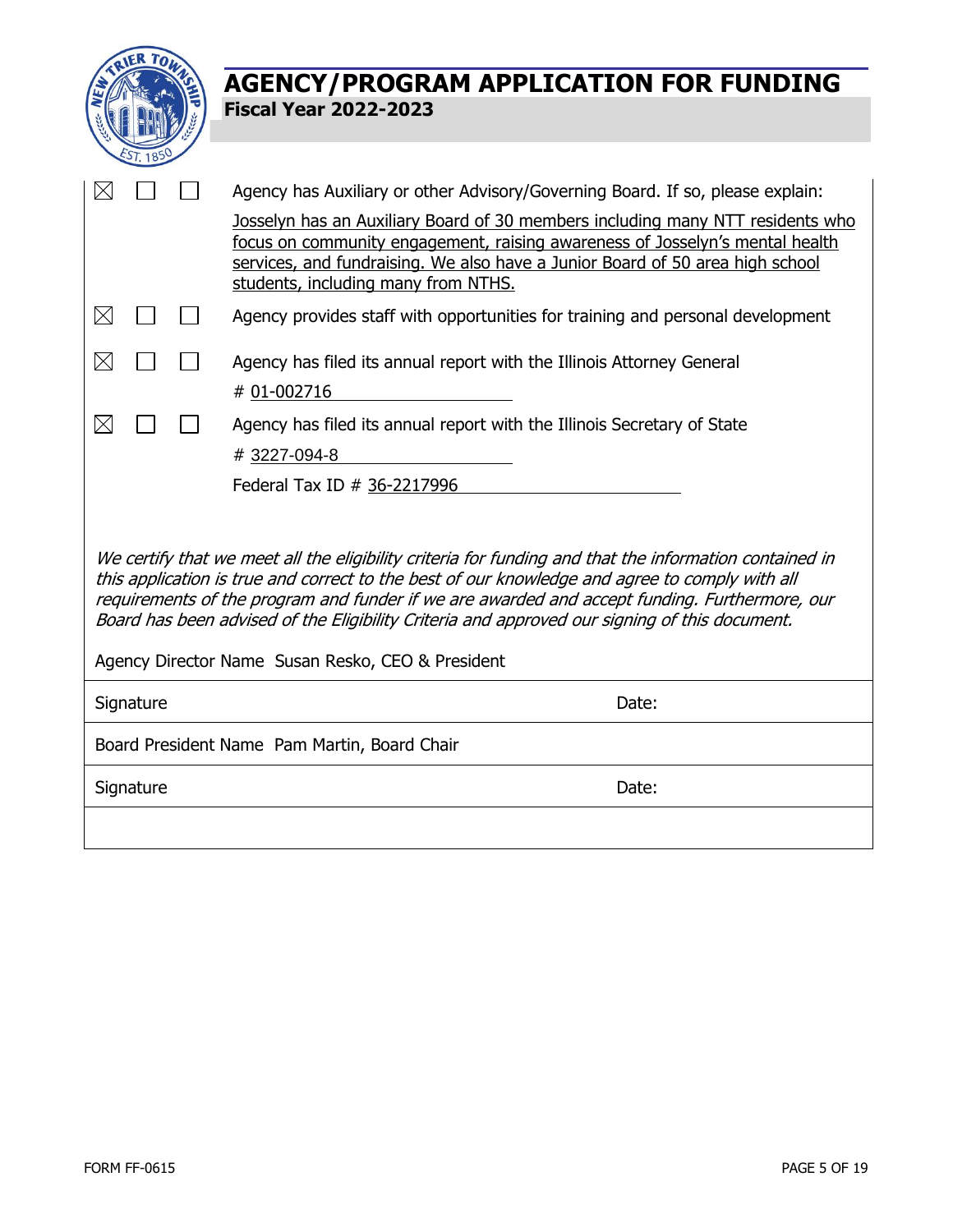

# **Organizational Profile**

(A) The Organizational Profile is part of the New Trier Township Application For Funding; and (B) It is the Agency's responsibility to keep the Organizational Profile information current each year and provide New Trier Township with further information on an ongoing basis if there are any significant changes, such as to the mission, organization, board requirements, and/or other changes.

(1) Briefly summarize the agency's mission, history, services, and organizational structure. Have these changed significantly over the lifespan of the organization? (Please attach a current organizational chart, if available.)

Founded in 1951 by pioneering child psychiatrist Dr. Irene Josselyn, The Josselyn Center is a certified Community Mental Health Center that provides affordable, comprehensive outpatient mental health care to people of all backgrounds—particularly those who are low-income. Josselyn's mission is to provide affordable mental health services that make lives better for our clients, their families, and our community. We envision a world in which ALL individuals and families who are affected by a mental health condition have access to affordable, quality care, regardless of ability to pay.

Josselyn's goal is to be there for the community before the point of crisis. Community mental health increases the chances that people can go to school and work and create a healthy home. More importantly, access to mental health services helps children, adolescents, and adults find the help they need before they experience worsening symptoms and life impacts such as missed school or work and costs a fraction of an ER visit. We provide comprehensive care, which includes individual, group, and family therapy; psychiatric services and medication management; art therapy; an employment service; The Living Room (an alternative to the ER for individuals in crisis); a Drop-In Center; and Camp Neeka, a therapeutic day camp for children ages 8-12. Your funding underwrites a sliding fee scale to ensure cost is not a barrier to mental health care for New Trier Township residents. Our streamlined intake, coordinated care, and diverse staff make us an essential lifeline for New Trier Township residents.

Despite a severe shortage of psychiatric providers – a scarcity that is even worse in child and adolescent psychiatry – The Josselyn Center's medical services team is on par with those of top area hospitals and private health providers. We are the only provider of psychiatry to Medicaid recipients in a 375-square-mile area, and the only one in New Trier Township. Clients experience our services in a coordinated fashion: If a therapy client is also receiving psychiatric services, the client's therapist and psychiatric provider share notes in one electronic medical record, discuss the case, and provide coordinated care. Coordinated care is the best approach to mental health care.

Josselyn prides itself on strong partnerships that serve to strengthen community health. We are in weekly communication with Jeanne Rosser at the Township, area police department social workers, and area service agencies to share referrals and to communicate about our services. We have four certified instructors who are teaching Mental Health First Aid trainings in communities across the area, including New Trier High School.

Now is the time to keep our mental health services accessible for New Trier Township residents in need. With your generous support, Josselyn provided mental health services to 213 Township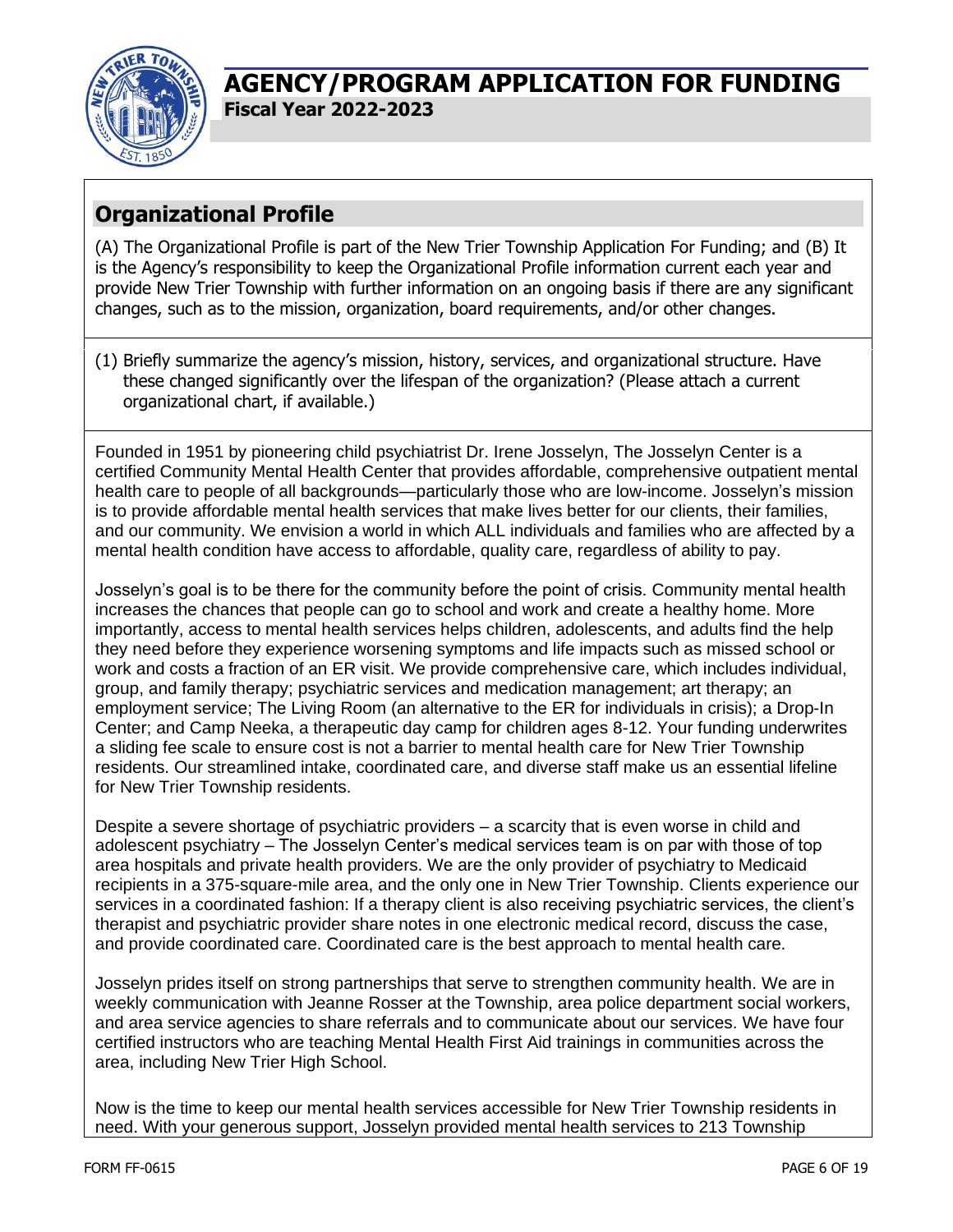

residents who received thousands of hours of care. Your support underwrote a sliding fee scale for NTT residents and helped us deliver psychiatric services, which are costly to provide.

*(We have attached our Organizational Chart with this application. Please note that it is condensed, in that each staff member on our clinical team is a supervisor or coordinator managing 5-8 clinicians.)*

(2) Briefly summarize the role of the board and the requirements for serving on it. What role does the board play in the administration and operation of your organization and what is the desired size of a full and active board?

Josselyn's Governing Board is comprised of 25 volunteers. Our Governing Board includes 10 New Trier Township residents, including our Board Chair, Pam Martin. The Board exercises all general powers and authority. The Board is active through its oversight of the agency's mission of service to the community, financial stability, property management, special events, community outreach efforts, activities and affairs, and the quality and compliance of clinical and supportive programs and services. The Board delegates daily management of Josselyn to the CEO. The Board has the right to vote on all major issues, with each member having one vote. Board members must have familiarity with Josselyn's mission, goals, policies and programs; consistent attendance at meetings; membership on at least one sub-committee; an annual financial contribution; and support of fundraising events.

### **Agency/Program Funding Request Information**

#### **PROGRAM DESCRIPTION**

(1) Describe the services provided by this program, eligibility requirements, and the target population.

Since 1951, The Josselyn Center has provided affordable outpatient mental health services to the New Trier Township community. For many Township residents in need who are low-income, we are the only place to turn for psychiatric services. Josselyn's goal is to be here for the New Trier Township community before the point of crisis. As with physical health, preventative care is more effective and less costly than reaching the point of crisis.

Josselyn's clinical services include:

- Psychiatric Services
- Individual, Couple, Family and Group Therapy
- Community Support
- Case Management
- Supported Employment
- Art Therapy
- Intensive Outpatient Program (opening soon)

Josselyn's community programming includes:

• The Living Room, an alternative to the ER for a person experiencing a mental health crisis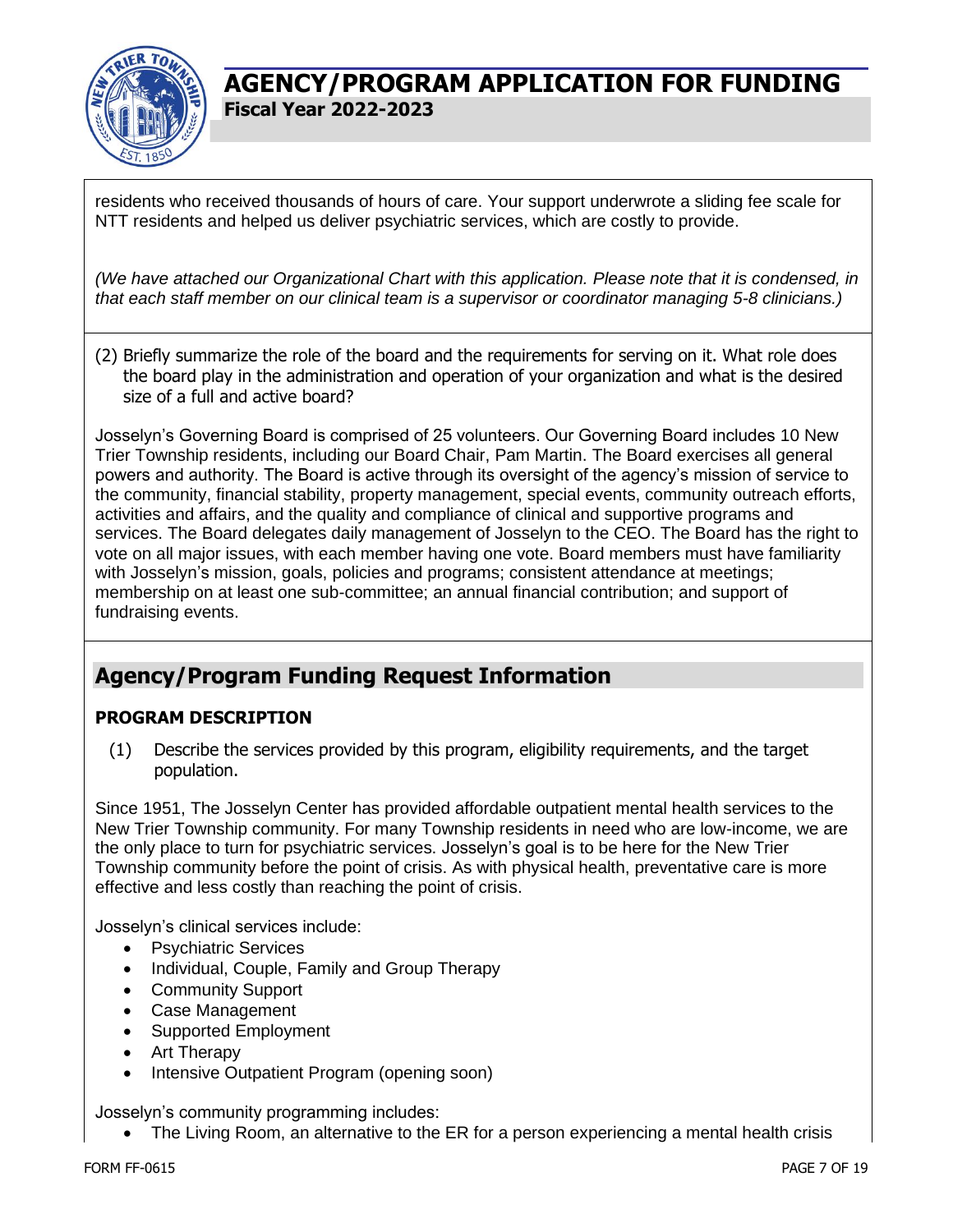

(free; adults)

- Drop-In Center, for adults seeking support from trained peers who are in recovery from mental illness (free)
- Camp Neeka, our therapeutic summer day camp for children ages 8–12
- Mental Health First Aid training courses

We have expanded our programs to meet the mental health needs of Township residents.

- **Intensive Outpatient Program (IOP):** In September 2021, we are launching the only adolescent Intensive Outpatient Program in north suburban Chicago that is high quality and affordable, with a sliding fee scale and accepting Medicaid. This has been a longtime gap in mental health services for low-income residents of the region; while there are IOP programs nearby, the only available options for low-income area residents are an hour's drive away – a significant financial and time burden for families already struggling to make ends meet, and who may not have transportation of their own. To open this important new program, we conducted extensive research of area needs and purchased a new building at 495 Central with the support of a private donor. The program provides individual treatment and group therapy for several hours each day across six weeks – for adolescents who do not need inpatient hospitalization but require more than weekly outpatient therapy. We anticipate many referrals from area agencies for this important new program.
- **Mental Health First Aid Training (options for adults, adults who work with youth, and teens)**: Providing direct services, while essential, comprises only part of our work. We are breaking barriers to care for ALL people by providing community trainings in the form of Mental Health First Aid training courses and destigmatizing mental health through our community outreach. We began providing Mental Health First Aid (MHFA) training courses in fall 2020 and have already trained 625 area residents in this lifesaving program, which equips participants with language and resources to respond to mental health and substance use issues in others. MHFA teaches adults, adults who work with youth, and teens how to recognize the signs and symptoms of a mental health or substance use disorder, how to appropriately respond, and how to refer someone to help. Our program coordinator holds dual master's degrees in education and social work and two AmeriCorps fellows support this program; all are New Trier High School graduates. We welcome the opportunity to provide MHFA trainings to New Trier Township government and organizations in the Township. Initial seed funding for this program was provided by a New Trier resident, and we have a federal grant through Mental Health Awareness Training Grants, Department of Health and Human Services, Substance Abuse and Mental Health Services Administration through 2026.
- **Supported Employment Service**: Our evidence-based supported employment service, Individual Placement & Support, is experiencing high demand and we have expanded it from one to four staff to meet these needs, particularly during the pandemic and its economic aftermath. For many area residents who live with mental health issues, finding and maintaining work that aligns with their skills and abilities is not only deeply satisfying and financially important, but positive for their mental health.

All area residents are eligible for Josselyn's mental health services. With your funding, NTT residents have a sliding fee scale that provides them with significantly lower fees.

#### *Target Population*

Josselyn, with your support, serves more than 200 Township clients' mental health needs and helps ensure their well-being. More than 2,700 children, adolescents, and adults living in north suburban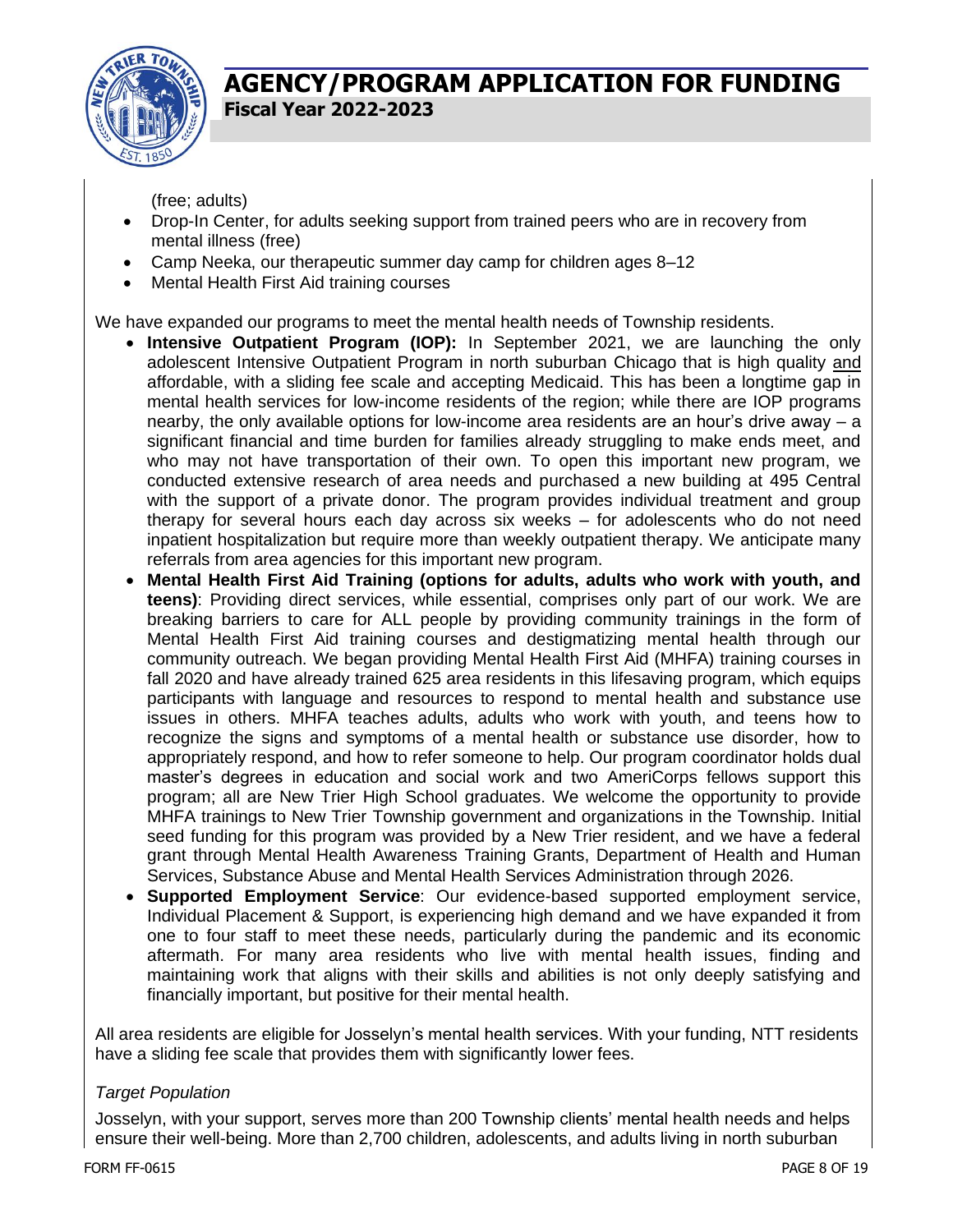

Chicago receive comprehensive behavioral health services through The Josselyn Center. Every month 200 area residents turn to Josselyn to begin mental health services. The pandemic and the clear need for affordable mental health service providers have resulted in an outpouring of area residents turning to Josselyn this year.

Josselyn employs a multicultural staff, bilingual clinical providers, and tailored communications and outreach to dismantle barriers to care and reach area residents who are living with mental health challenges. We are closely focused on ensuring all people can access care quickly and comprehensively.

Expanding our ability to serve more clients has stood at the core of our efforts this past year. Whether that has meant working diligently to hire outstanding new staff, to providing telehealth along with in-person care, we are prioritizing reaching more Township residents in need, quickly. This is a strategic decision on our part. In the last 12 months, Josselyn increased our staff by 140% (from 54 to 132) to support a fast-growing client population, including adding two full time child and adolescent psychiatrists (Illinois has a shortage of these providers, further highlighting our commitment to serving needs).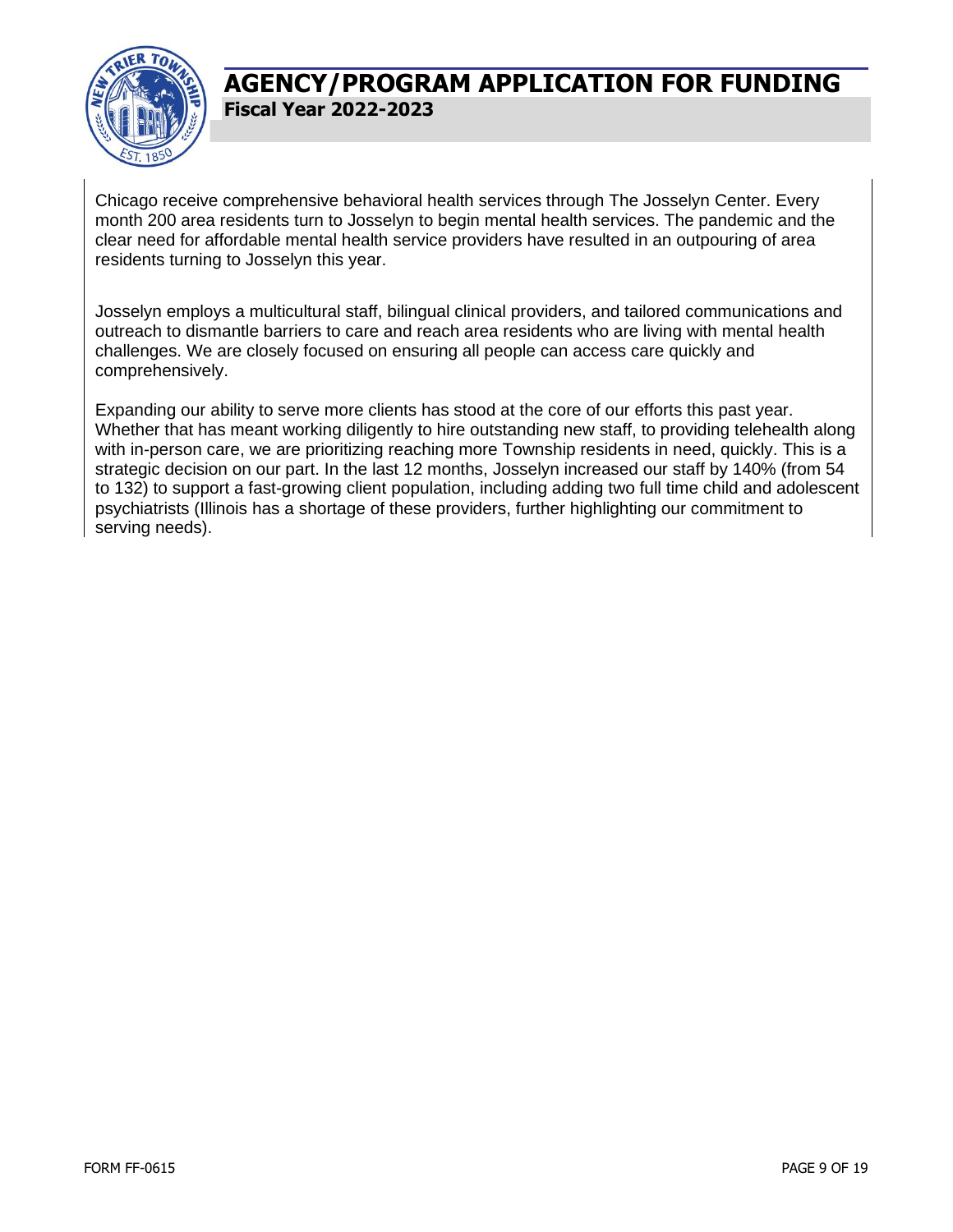

(2) How does this program fit in with one or more of the priorities identified by New Trier Township in its strategic plan? Please explain.

Josselyn is a crucial part of New Trier Township's safety net for residents. Our work with Township residents who are in need fits closely with several Township priorities:

- **Supporting outreach, drop-in, and counseling centers**. The Josselyn Center runs our Drop-In Center to welcome Township residents six days a week, including during the pandemic, through a supportive setting (which is virtual on Zoom during the pandemic). Peer specialists, who are trained and have lived experiences with mental illness, welcome and support those who visit the Drop-In.
- **Supporting living and working in one's local community…particularly for individuals with disabilities, seniors, and those with severe mental illness**. As a Community Mental Health Center, The Josselyn Center was established specifically to ensure area residents can receive much-needed mental health services close to home. Ensuring Township residents have access to mental health care lies at the heart of our mission. We are constantly working to raise the needed funds to keep all of our services available for NTT.
- **Providing leadership to increase awareness of those who are more vulnerable in our community and provide avenues to integrate those residents into the community, allowing others to provide services right in our own neighborhood.** The Josselyn Center sends weekly email communications to our list of 6,000 to raise awareness of our services and the importance of mental health. Further, Josselyn staff frequently participate in community conversations and events. Our team provided a Mental Health First Aid training course to Kenilworth Union Church this past year. We have held a panel discussion with the Township to discuss tele-health services and would gladly do so again given the current context and needs during the pandemic. We would also gladly provide Mental Health First Aid training in partnership with the Township to residents who are interested, including the Board.
- **Foster collaborative partnerships with other organizations, villages, and state-wide initiatives.** We work formally and informally with organizations in and beyond the Township to best serve Township residents. We are a longtime participant in Crisis Response Network of the North Shore. Our CEO & President sits on the board of the Illinois Association of Behavioral Health (IABH) to ensure we have a voice in advocacy at the state level relating to mental health funding and parity. Josselyn has formal partnerships to embed a clinician at Connections for the Homeless, providing individuals who turn to them for help with a direct line to mental health care. We are also proud of our ongoing, strong relationship with New Trier High School, a key organizational pillar in the Township.

Please check each priority you feel the program addresses. (Most programs will address only one or two priorities.)

See our website at [www.newtriertownship.com](http://www.newtriertownship.com/) for more information.

- $\Box$  Aging in Place  $\boxtimes$  Low Income Families
	-
- $\boxtimes$  Youth Services  $\Box$  Persons with Disabilities
- $\boxtimes$  Other Mental Health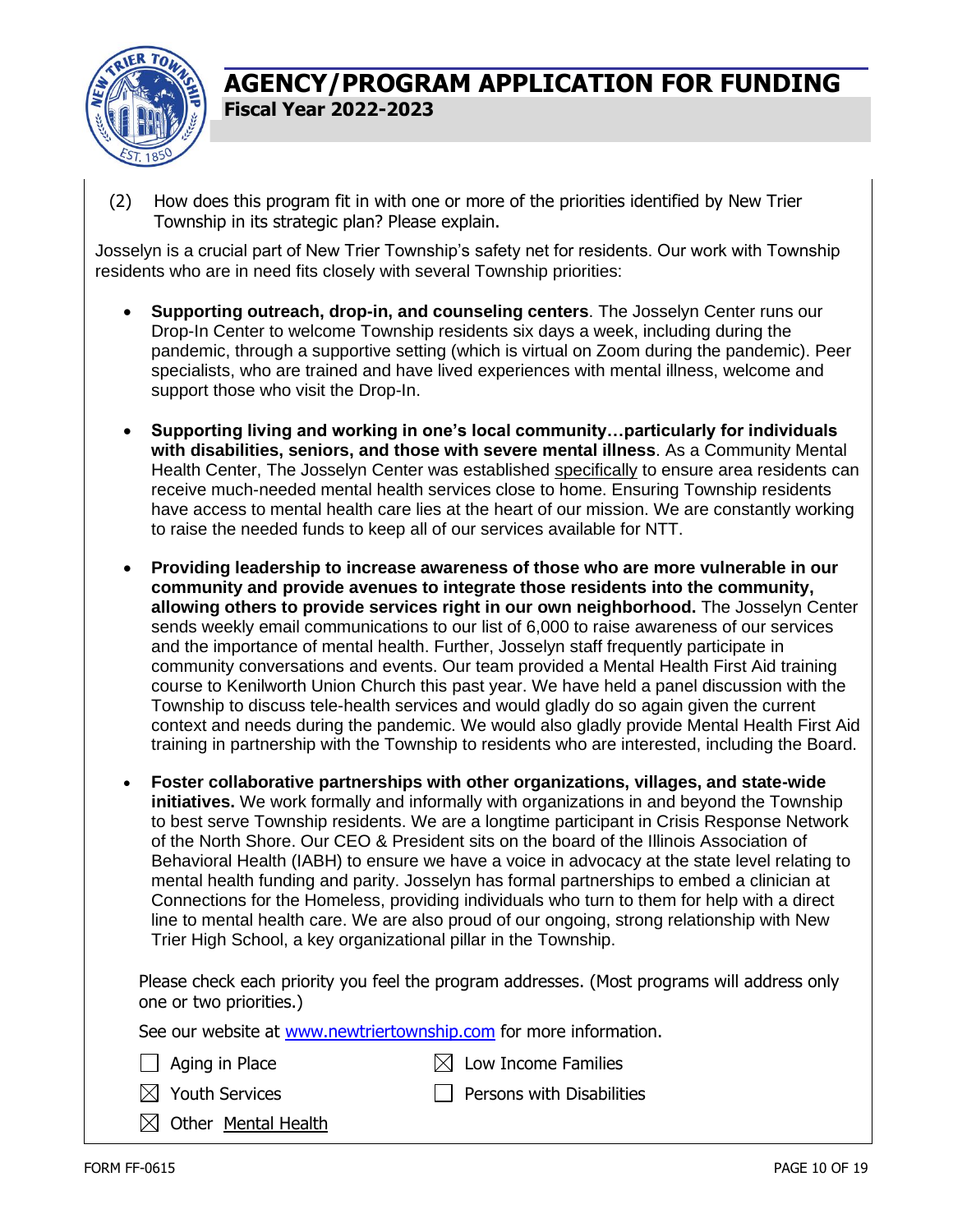

#### **NEED**

(3) Describe the need and demand for this program in the community and justify that it deserves investment of Township funding. You may include both data and examples of individual clients.

This past year, Josselyn provided mental health services to 213 Township residents who comprised 8% of Josselyn clients. The number of NTT residents we serve has grown by 20% in five years.



Every single month, 200 new clients are turning to Josselyn to begin mental health services, three times the number of new clients who turned to us just two years ago. As demonstrated above, our NTT clients continue to increase year-over-year. This aligns with findings from the 2019 NorthShore [University Health System Community Health Needs Assessment,](https://www.northshore.org/globalassets/community-and-events/northshore--chna--report-2019.pdf) which listed access to behavioral health as the top-ranked external factor affecting community health.

Township youth are a high-need population for Josselyn, given a decade-long increase in suicide rates and rates of mental illness combined with the more recent impacts of the pandemic (Kaiser [Family Foundation\)](https://www.kff.org/coronavirus-covid-19/issue-brief/mental-health-and-substance-use-considerations-among-children-during-the-covid-19-pandemic/). The earlier a mental health challenge is recognized and treated, the sooner an individual can gain the skills to heal. Yet the 2021 [State of Mental Health in America](https://mhanational.org/issues/state-mental-health-america) report found that among youth with severe depression, only 27.3% received consistent treatment. We are prioritizing youth services by adding two full time child and adolescent psychiatrists and teaching Mental Health First Aid training courses to high school students at NTHS.

Josselyn's services focus on inclusive, affordable access to mental health treatment for NTT youth and adults because serious mental health conditions are associated with lower levels of income (JAMA Psychiatry, 4/2011). We served 213 Township residents in the past year with comprehensive mental health services, including psychiatry, and stand ready to continue to serve more. Of these 213 clients, most are low-income and 30% are unemployed.

Josselyn's services fill a clear need, as Josselyn is the only area provider of mental health services in New Trier Township and beyond that provides a sliding fee scale and accepts Medicaid for therapy and psychiatric services. Without a mental health system that meets the needs of low-income residents, the Township's residents and communities will suffer. Our timely, comprehensive treatment helps prevent school dropout, job loss, incarceration, and even suicide.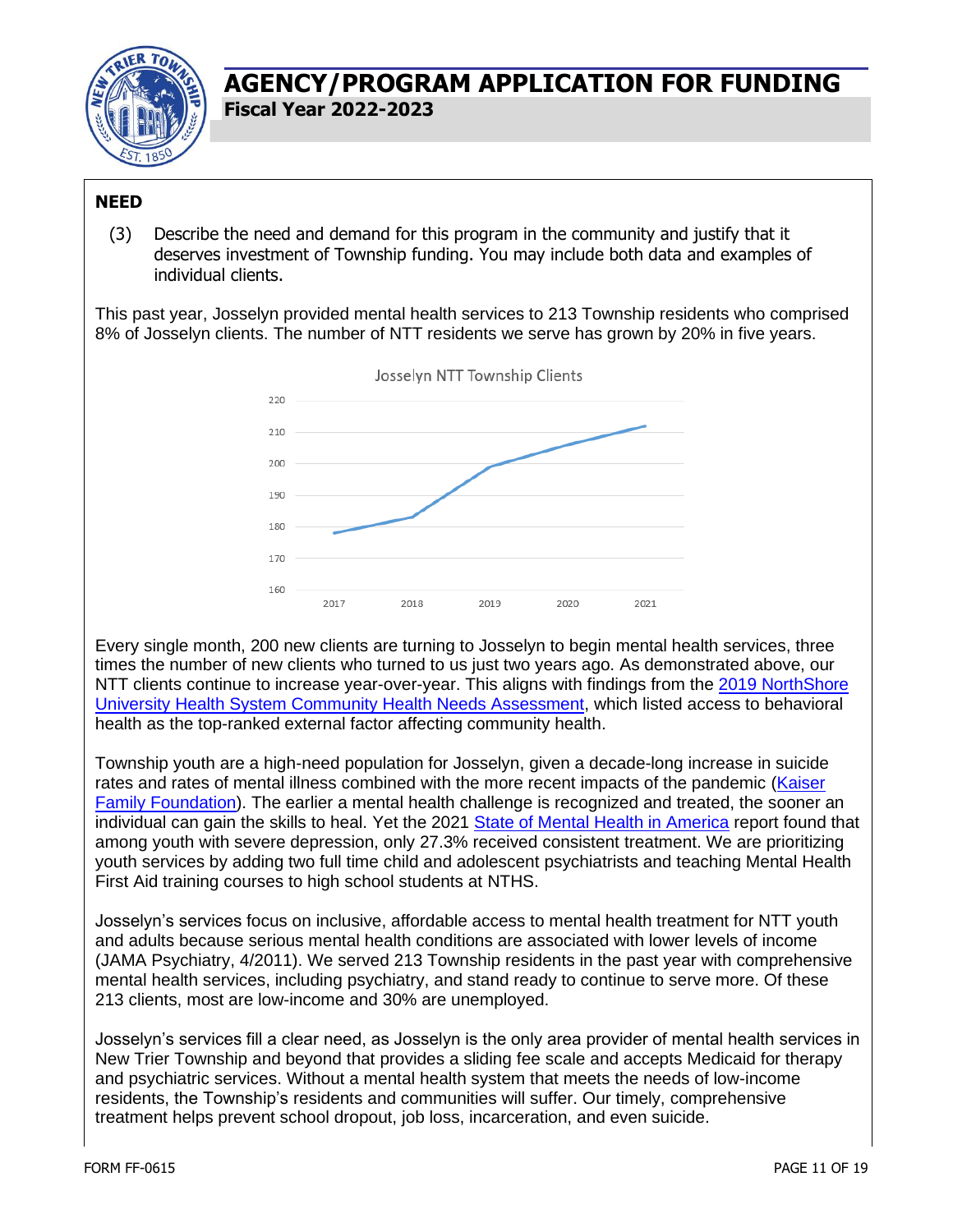

Your support will ensure we can provide the growing number of New Trier Township clients who are turning to us with mental health services. We will provide outstanding services even as we meet increasing demand. Specifically, your funding will enable us to:

• **Continue providing our sliding fee scale for Township residents, so cost is not a barrier to mental health.** Your residents will affordably access not only therapy and psychiatric services but our Supported Employment program, Individual Placement & Support, to help them find and keep jobs; Art Therapy, a proven approach for children and adults; The Living Room (a free service for adults in need of a calming, therapeutic response to a mental health crisis), The Drop In Center (to build connections with peers who have lived experience with mental illness), our support groups, and our summer therapeutic day camp for children.

**Serve low-income clients, which is increasing exponentially due to job losses from the pandemic.** All mental health services, particularly psychiatry, are in short supply in the region. Your funding goes far in covering the cost gaps we face in providing our sliding fee scale, allowing us to serve Township residents in need.

(4) Are you able to meet the full demand for this service or is there a waiting list? What new or unmet needs do you see in the community or for the clients served in this program?

In the last 12 months, Josselyn increased our staff by 140% (from 54 to 132) to support a fastgrowing client population, including adding two full time child and adolescent psychiatrists (Illinois has a shortage of these providers, further highlighting our commitment to serving needs). Since we have worked so hard to add to staff, there is not a wait, and the average time between a first call from someone seeking services and their first appointment is 4.18 days. We are in a hybrid model, in which clinicians work in the office 3 days/week and Zoom from home for 2 days/week, so that those who need to be seen face to face, especially children, can be seen in the office.

#### *New/Unmet Needs*

Our 2020-22 Strategic Plan calls on us to expand our services for area youth. This has become an even more urgent need, as teen psychiatric visits to the Emergency Room rose by 31% during the pandemic, while other visits decreased [\(CDC\)](https://www.cdc.gov/mmwr/volumes/69/wr/mm6945a3.htm). To serve growing youth mental health needs we are opening an intensive outpatient program this September. The Josselyn IOP will fill a deep need for affordable intensive outpatient care that is more in-depth than weekly therapy but not as extensive as hospitalization. We seek to serve over 500 adolescents each year once fully scaled out. We will address an unmet need as the first affordable IOP in north/northwest suburban Chicago; the only other such program for low-income teens is more than an hour's drive from our location.

#### **CAPACITY**

(5) Demonstrate that the program has the vision, personnel, and skills to successfully carry out the program and achieve its goals, objectives and performance measures. Summarize any major changes in staff or personnel.

Josselyn's CEO & President, Susan Resko, a New Trier Township resident, has led the organization since 2015. Susan has over 25 years of change management, executive, marketing and relationship management experience in non-profit organizations and banking. She holds a master's in marketing from Northwestern University's Kellogg Graduate School of Management and a Bachelor of Science in Finance from Miami University in Ohio. Under Susan's leadership, The Josselyn Center has seen tremendous growth: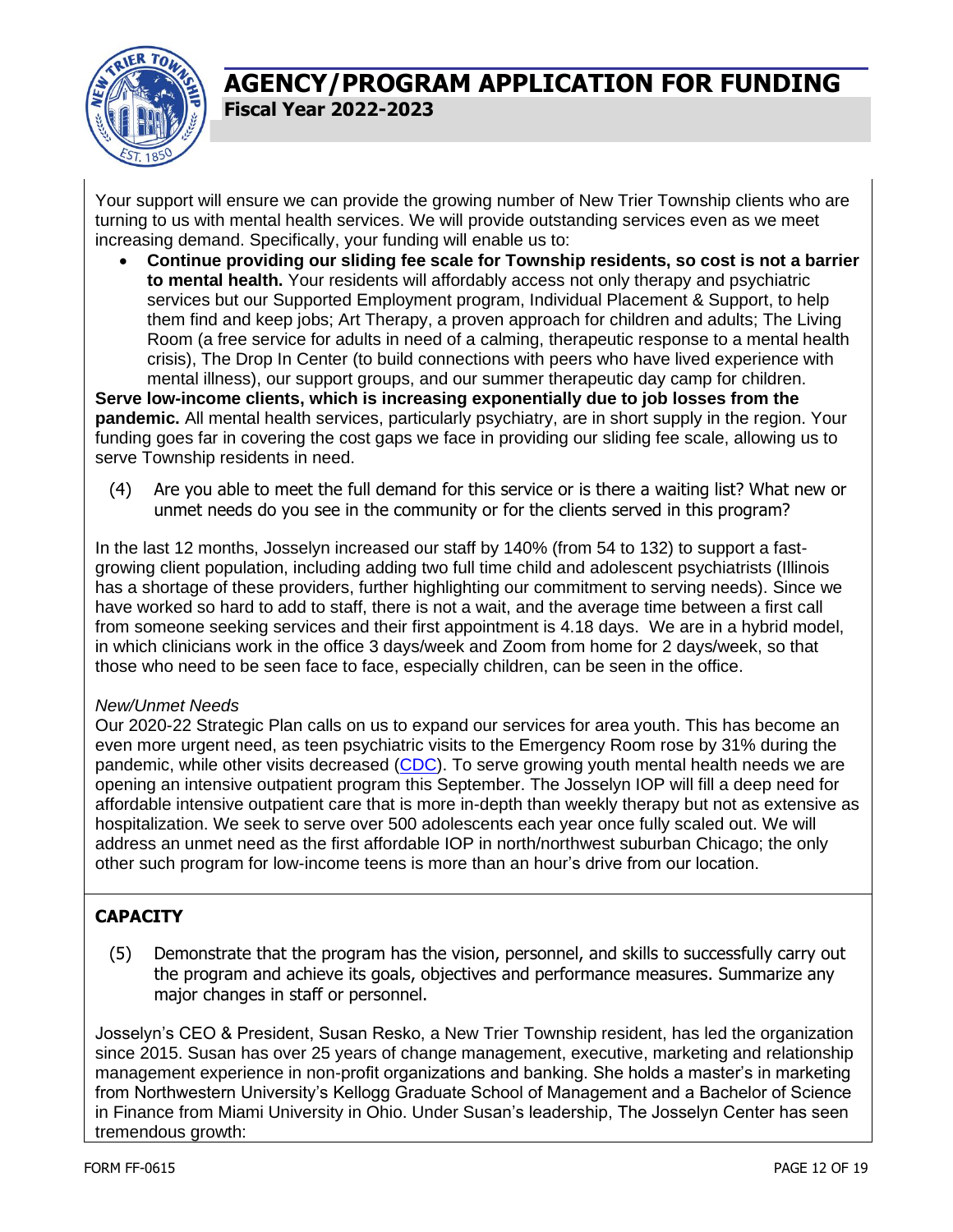

|                    | 2015   | 2021   | % Change |
|--------------------|--------|--------|----------|
| # of Clients       | 138    | 2,705  | 138%     |
| # of Service Hours | 12,137 | 37,296 | 207%     |

Josselyn's Vice President of Behavioral Health, Michael Scholl, LCSW, oversees all clinical programming and staff. Mike has over 25 years of clinical practice experience as a clinician, supervisor, and consultant. Mike was Director of Community Care Coordination for Illinois' largest Managed Care Organization and served as director and site supervisor for one of Chicago's largest community mental health clinics. Mike is passionate about providing the highest quality mental health care to clients and being a resource for the community. Mike is a parent of three school age children. Mike holds a Master of Social Work from Loyola University of Chicago and a Bachelor of Arts in Psychology from Northeastern Illinois University.

The Josselyn Center is a strong steward of New Trier Township funding. Our billing capabilities are strong, allowing us to leverage federal and state funds to minimize human service expenses for the Township. This partnership with you maximizes our administrative and clinical strengths while keeping NTT communities healthy.

We use innovations to keep our services sustainable and fiscally responsible. Psychiatry is by far the costliest service we offer, given low reimbursement rates as compared to the cost of care. We recruited a fifth Josselyn Champion this year (a leading psychiatrist who donates time to treat clients).

We have been hiring in our organization consistently in 2020-2021 to ensure we can provide mental health services to the skyrocketing number of residents turning to us for care. This strategic decision has, in turn, allowed us to serve clients during a historic time of need, which we anticipate will continue due to increased public awareness of and support for mental health. Importantly, we have hired and retained a diverse staff that represents the backgrounds of the clients we serve.

Lastly, Josselyn is accredited by the Commission on Accreditation for Rehabilitation Facilities (CARF), a gold standard for outpatient mental health care providers. Josselyn is also a certified IL Dept. of Human Services provider, which holds us to a high standard of care.

#### **SERVICE STATISTICS/DEMOGRAPHICS**

(6) Who is being served by this program? Please provide a statistical breakdown of the number of clients served, the total units of service delivered, and costs per unit of service by filling in the chart below. Please state and define your unit of service for this program and why you chose it. To calculate cost per unit of service, divide the total number of units of service into the total budget for the program. (Suggestions for the appropriate unit of service are included in the proposal in the directions. For some programs you may wish to calculate cost per unit of service in more than one manner.)

(6a) Unit of service definition – Mental Health Service Hours

(6b) SERVICE STATISTICS – Please indicate fiscal year dates for each column

| PLEASE INDICATE FISCAL    | Prior Year 2020 | Present Year 2021 | Proposed Year 2022 |
|---------------------------|-----------------|-------------------|--------------------|
| YEAR/DATES IN EACH COLUMN |                 |                   |                    |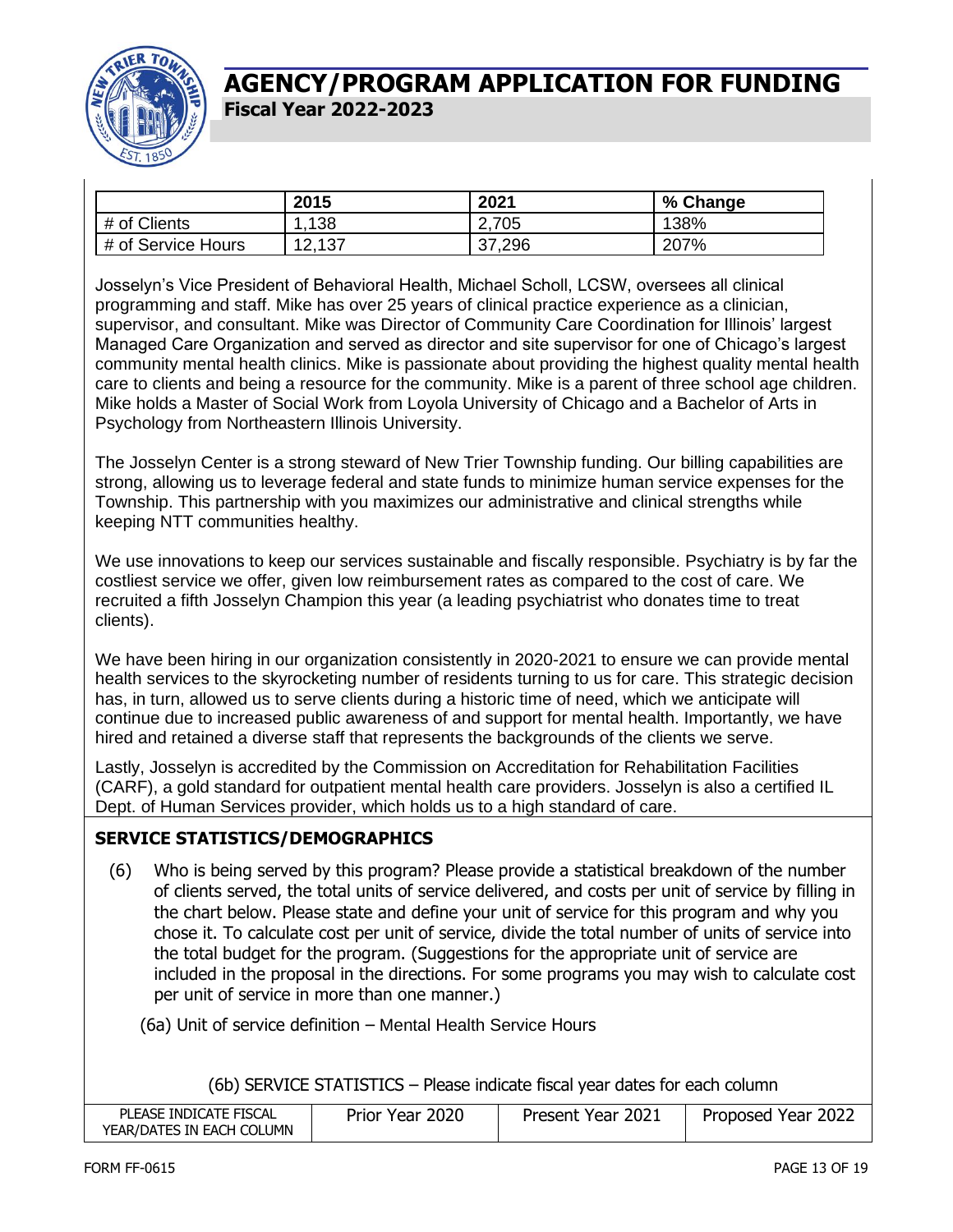

| Number of persons served<br>(unduplicated count)                                                                                                         |                                                                                                                               | 1,710                           | 2,705                                                                    | Estimated 5,000    |
|----------------------------------------------------------------------------------------------------------------------------------------------------------|-------------------------------------------------------------------------------------------------------------------------------|---------------------------------|--------------------------------------------------------------------------|--------------------|
| Number of units of service                                                                                                                               |                                                                                                                               | 22,000                          | 37,296                                                                   | Estimated 55,000   |
| Cost per unit of service                                                                                                                                 |                                                                                                                               | \$110                           | Varies. Free-\$150                                                       | Varies. Free-\$150 |
| (7)<br>Glencoe<br>Glenview<br>Kenilworth<br>Northfield<br>Wilmette<br>Winnetka<br>(8)<br>213<br>(9)<br>8%<br>(10) Units of Service to New Trier clients. | (breakdown by community).<br>Total from New Trier Township (unduplicated).<br>New Trier Township clients are what % of total? | 12<br>3<br>5<br>25<br>138<br>30 | What are the demographics of New Trier clients served in the prior year? |                    |
| 3,463<br>(11) Units of Service to NTT clients are what % of total<br>9%                                                                                  |                                                                                                                               |                                 |                                                                          |                    |
| (12) New Trier clients age breakdown                                                                                                                     |                                                                                                                               |                                 |                                                                          |                    |
| $2 - 17$                                                                                                                                                 | 18-59                                                                                                                         | $60+$                           |                                                                          |                    |
| 45                                                                                                                                                       | 139                                                                                                                           | 29                              |                                                                          |                    |
| 21%                                                                                                                                                      | 65%                                                                                                                           | 14%                             |                                                                          |                    |

#### **OUTCOMES/EVALUATION**

(13) What outcomes did you achieve for your clients in the prior year? Results should be clientoutcome based, specify a target level of achievement, the measurement tool that was used, the rationale for setting the target at a certain level, and a timeframe for accomplishment. Detail any changes made in the program as a result of these outcome results.

Josselyn's Quality Dashboard focuses specifically on access and the impact of our services. Our staff gather data for these measures through the client intake and appointment process, and through HIPAA-compliant, anonymous client surveys. Our client surveys measure program success through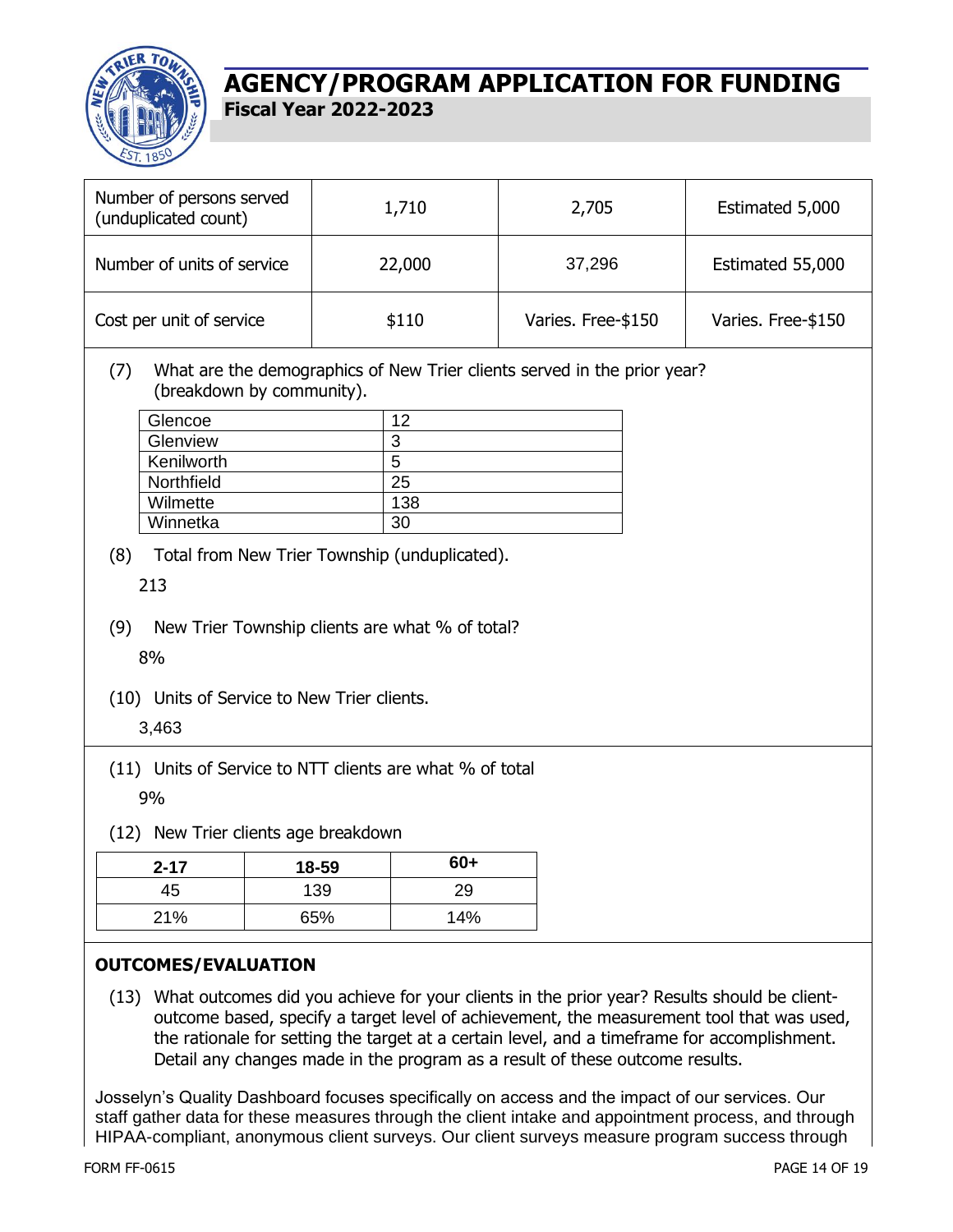

client ratings and qualitative feedback. Josselyn's Quality Improvement Department of three, led by our Director of Quality Improvement, oversees the compilation and assessment of all Quality data. The Director is a member of Josselyn's Senior Management team and provides regular reports to Senior Management and our Governing Board. Josselyn's Quality and Compliance Committee meets monthly to review data and discuss needed improvements. The committee includes our CEO & President, VP of Behavioral Health, Director of Quality Improvement, fully licensed mental health professionals, and a high school counselor.

Our FY2021 results were strong. We have provided our client-centered data below:

| Goal                                                                                                                                                                                                                              |                                                                        | <b>Outcome Measure</b>                                                                                                                                 | <b>Result</b>                                                                                                                                                                                                                                                                                                                                                                                                                                   |
|-----------------------------------------------------------------------------------------------------------------------------------------------------------------------------------------------------------------------------------|------------------------------------------------------------------------|--------------------------------------------------------------------------------------------------------------------------------------------------------|-------------------------------------------------------------------------------------------------------------------------------------------------------------------------------------------------------------------------------------------------------------------------------------------------------------------------------------------------------------------------------------------------------------------------------------------------|
| Josselyn will<br>positively impact<br>the lives of clients,<br>providing<br>compassionate<br>care thereby<br>helping clients<br>achieve progress in<br>their recovery.<br>Clients will report<br>improvement in<br>mental health. | <b>Measurement Tool:</b><br>Semi-annual client<br>satisfaction survey  | 87% of clients surveyed<br>will "strongly agree" or<br>"agree" that their<br>mental health has<br>improved because of<br>services through<br>Josselyn. | 75% of clients<br>strongly agreed or<br>agreed that because<br>of services received<br>at Josselyn, they feel<br>their mental health<br>has improved. (We'd<br>like to note that due<br>to significant client<br>growth during the<br>grant term, several<br>respondents to our<br>client survey were<br>new to Josselyn and<br>have not yet had time<br>to experience and<br>attribute<br>improvement in<br>mental health to our<br>services.) |
| Josselyn will<br>respond to<br>requests for new<br>services for new<br>and current clients.<br><b>Clients will</b><br>experience fast<br>access to care.                                                                          | Measurement<br>Tool: Intake<br>form                                    | 90% of clients<br>will be<br>scheduled for<br>an initial<br>assessment<br>within 30 days<br>of initial<br>contact.                                     | The average time<br>between first phone<br>call to Josselyn and<br>first assessment is<br>under 5 days.                                                                                                                                                                                                                                                                                                                                         |
| Clients will report<br>satisfaction with<br>Josselyn services.                                                                                                                                                                    | <b>Measurement Tool:</b><br>Semi-annual client<br>satisfaction survey. | How likely is it<br>that clients<br>would<br>recommend<br>The Josselyn<br>Center to a                                                                  | Our Net Promoter<br>score, measured by<br>responses to this<br>question, is 40.51.                                                                                                                                                                                                                                                                                                                                                              |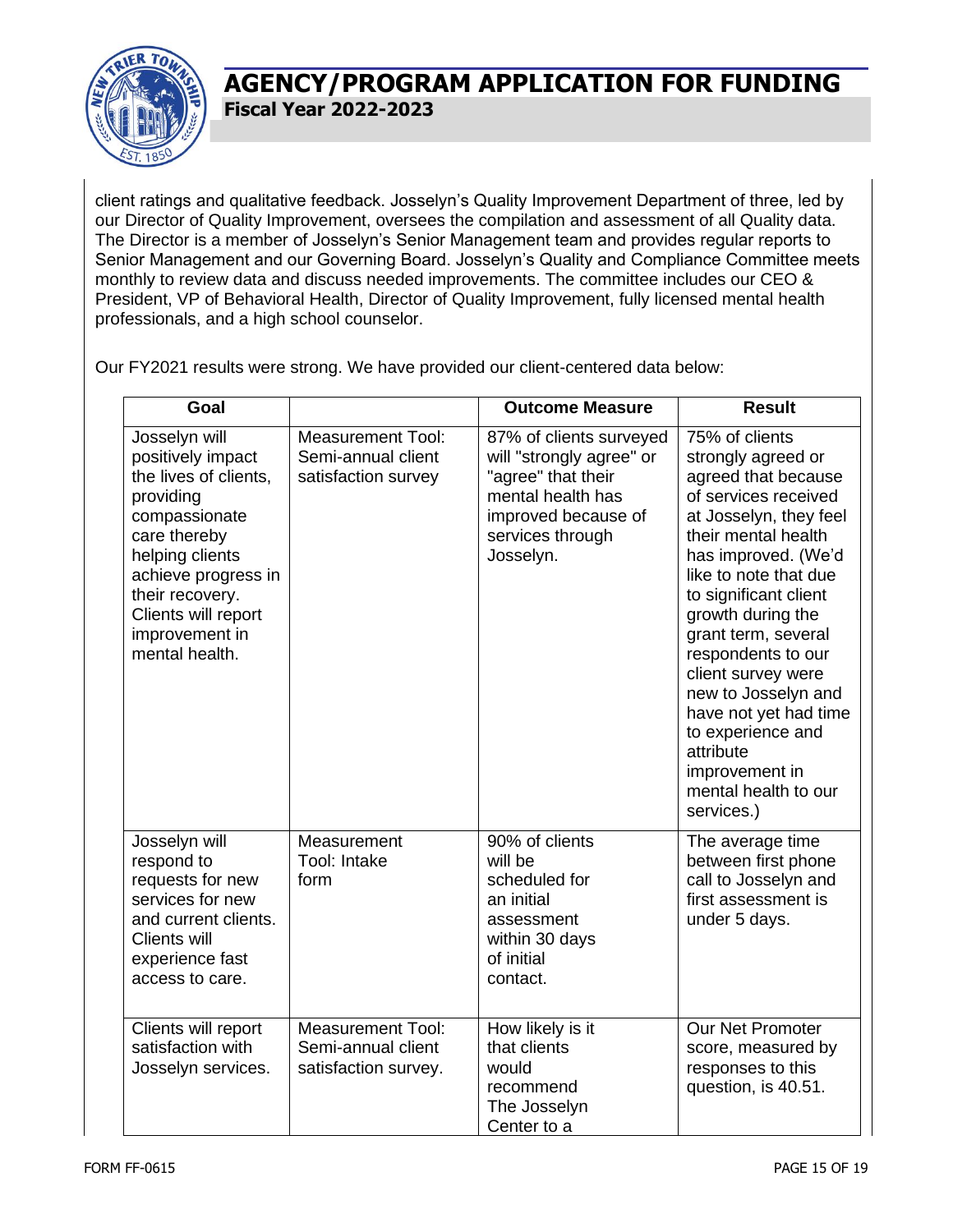

(14) What results are you committed to achieving in the present year? (If outcomes are the same as above, simply state that we hope to improve upon the past year's results)

We focus on the following to document impact:

- Improvement in our clients' mental health (as documented through HIPAA-compliant client surveys);
- Brief wait times from intake to first appointment (averaging about 4 days), achieved through strategic additions to our clinical capacity;
- Growth in our treatment hours and number of new clients, ensuring we are reaching more area residents every month;
- Growth in job placements for clients of our supported employment program, because employment has positive mental health and life impacts;
- Growth in the number of teens and adults we train in Mental Health First Aid, so hundreds of area residents are equipped to respond when they see symptoms of mental health and substance abuse issues in their peers or those they serve;
- Growth in number of Camp Neeka attendees, so more area children can benefit from a summer day camp like their peers do, but with therapeutic supports built in.
- Growth in revenues: We have also grown the administrative functions of our organization, so that we can reach and serve more clients well and ensure a strong foundation of revenue.
- Growth in community outreach: We have further defined our marketing and communications functions to ensure constantly increasing awareness of our services.
- Growth in serving ALL in need: We now accept more forms of insurance and can therefore serve more clients throughout the Township.

Managing our growth is also essential to our impact on clients and community mental health in New Trier Township. In 2021 we implemented Key Performance Indicators (KPIs) so we have fine-tuned, transparent measures of growth, quality, and accountability that are shared across our Board and staff. These KPIs are in addition to our Quality Dashboard, which is focused on client impact. Our KPIs measure organizational metrics such as number of new clients each month, number of open positions, and funds raised.

(15) Are there any other program effectiveness/evaluation measures you think are important, such as customer/client satisfaction surveys, quality of service measures, or other indicators? Please describe.

We conduct an annual client survey to gather several measures of satisfaction and feedback about the quality of care our clients experience.

#### **CHANGES/CHALLENGES**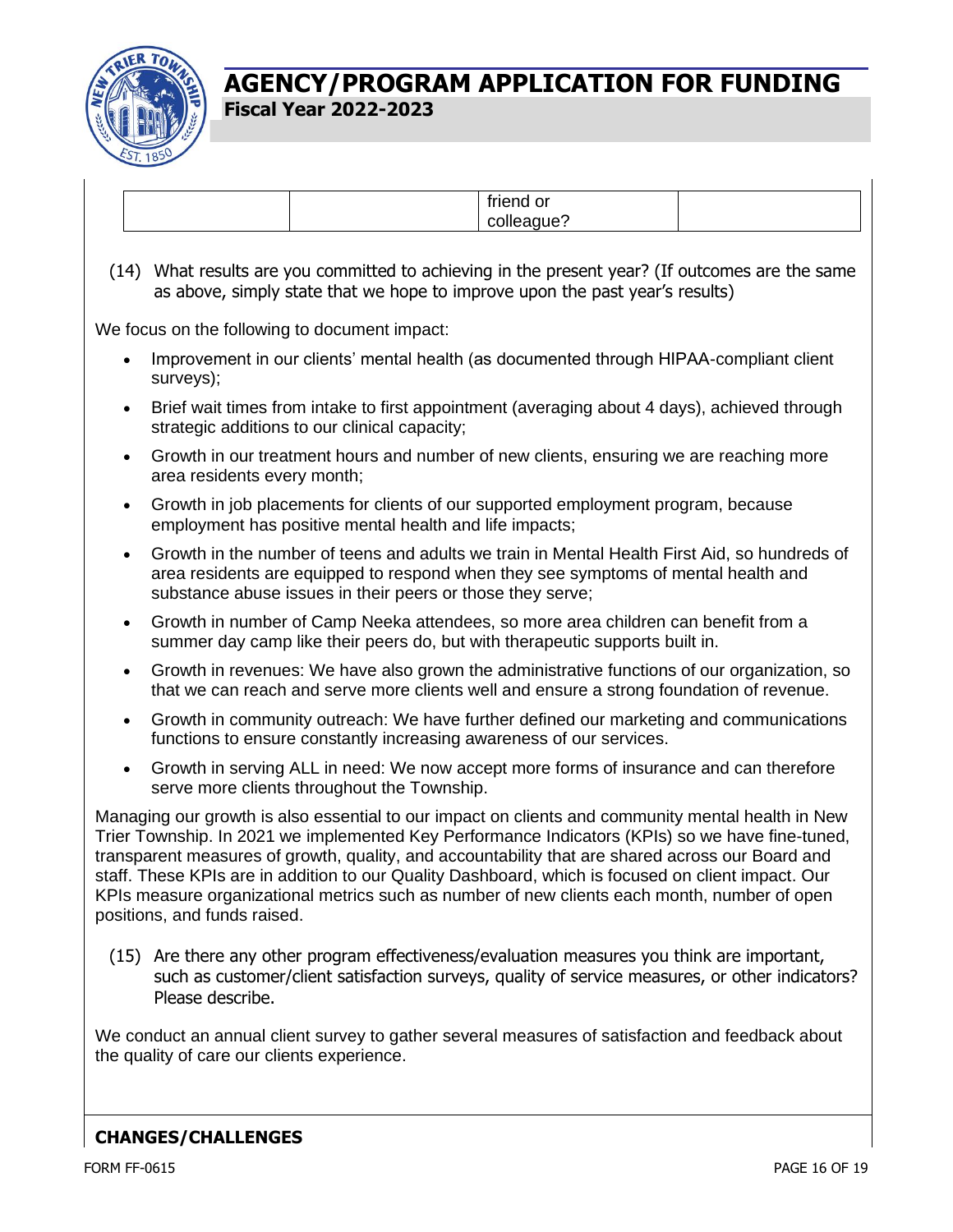

(16) What changes or challenges (legal, socio-economic, demographic, financial, political or other) did the agency, program, and clients face in the prior year? How did you respond? What challenges or changes do you anticipate in the present year? (If changes/challenges were the same for all programs, do not repeat).

The pandemic is a mental health pressure cooker of historic proportions. The Josselyn Center has experienced the following this year:

- **Current clients coming to us for more help** because their existing mental health conditions have worsened. Our service hours are up by 86% over last year.
- **More new clients**. We have 58% more clients (2,705 unduplicated clients) than a year ago.
- **More suburban Chicagoans who are low-income** and have few places to turn that are affordable.

The Josselyn Center's services sit at the intersection of poverty, racial unrest, and a historic mental health crisis, all exacerbated by the COVID-19 pandemic. We have responded in several critical areas that we expect to continue moving forward:

- **Providing virtual services**. We have seamlessly delivered services through secure online and phone platforms since mid-March. Our several years of prior experience providing telepsychiatry prepared us well for virtual services on a larger scale. We plan to keep virtual options available long-term, in tandem with in-person options, should IL law continue to allow for it.
- **Growing our diverse staff** of therapists, psychiatric service providers, employment specialists, mental health nurse practitioners, and peer specialists. Hiring additional staff, while costly to us, ensures we can keep wait times low while accepting many new clients. Extended wait times typically lead to worsening symptoms, and the possibility of the client giving up on treatment.
- **Expanding our supported employment program**. We recently added a fourth Employment Specialist to our team to provide ongoing job search support and coaching for a growing number of clients. Many of our supported employment clients also receive therapy and/or psychiatric services, creating a coordinated and holistic support system of care through Josselyn.

However, 2021 presented a challenge in fundraising with not being able to host our traditional fundraising events. We executed online events and an individual giving campaign to supplant the lost revenue.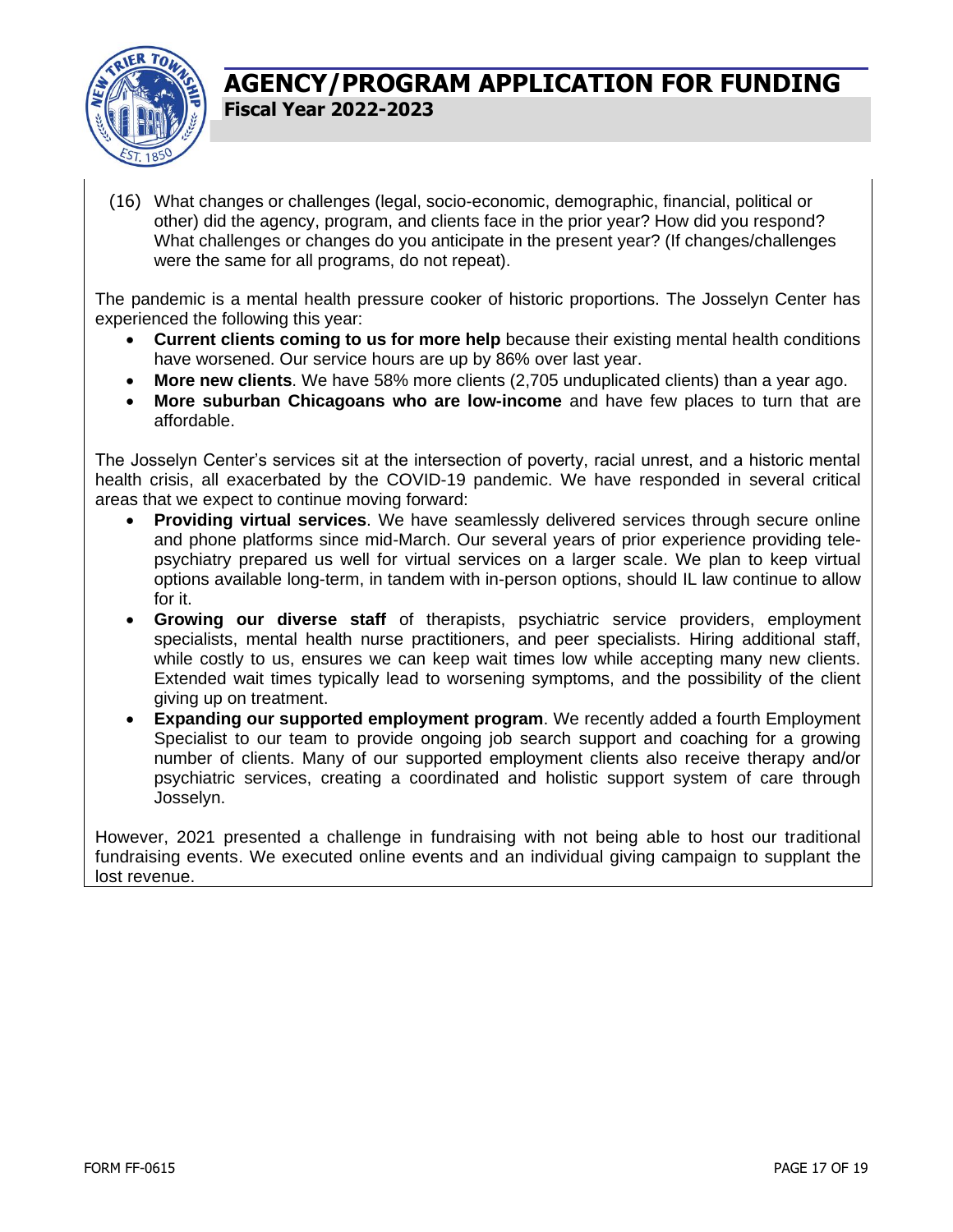

#### **RECOMMENDATION RESPONSES**

(17) How did you respond to the recommendations made by New Trier Township, if any? Please describe in detail. (These are contained in the funding letter you received in June).

We foster collaborative partnerships and conduct community outreach to share referrals and raise awareness of our mental health services, which are of particular importance during pressures posed by the pandemic. We are regularly working with other organizations in and beyond the Township to ensure the best and most efficient services possible for residents. We are proud of our ongoing relationship with New Trier High School (a majority of our Junior Board members are New Trier students, and our Youth Outreach Lead, a graduate of NTHS herself, provided Mental Health First Aid training for NTHS staff and students.

You recommended that we create separate cost centers for our Northfield and Waukegan locations. We are keeping track of costs and metrics by location. Our auditor advised not to separate by location for our audit.

#### **RESOURCES/BUDGET**

(18) What non-financial resources are required to deliver this service? Specify staffing/volunteer requirements, budgetary needs and other resources, inputs, and/or community partners that are needed for this program. If the Township is unable to fund this program at the desired level, what will the impact be on services? Describe how your program will or will not continue without investment by the Township. Complete the attached budget forms. Were any cost reduction measures implemented in the prior year? If there is a sliding fee scale for this program, please attach it and indicate how many clients paid each fee level.

Josselyn's three volunteer boards incorporate the valuable talents and experiences of New Trier Township residents and ensure strong governance of our organization as well as support for our fundraising and events. Our three Boards include the following:

- Governing Board: 25 volunteers who financially support Josselyn. Many of our Board members reside in the Township and volunteer their skills and time to Josselyn.
- Auxiliary Board: 30 volunteers who support fundraising and awareness-building.
- Junior Board: 50 area high school students who engage in mental health education and raise awareness among their peers. The Junior Board includes students from NTHS.

We have worked hard to be the efficient, effective organization we are today, including by expanding our volunteer base through our Boards and pro-bono Josselyn Champion psychiatrists. To allow anyone to forego necessary mental health care could be catastrophic to them personally, as they may only have Josselyn to turn to for affordable mental health services that include psychiatry. It will also have negative impacts on the community at large over time.

It is of our strong belief that mental health services, including for low-income residents, is part of the community safety net in New Trier Township. Your funding ensures we can provide a sliding fee scale for NTT residents with lower fees than for any other clients. If we overly rely on private sources, we will find ourselves on less stable footing just as we serve more NTT residents, due to the unpredictable nature of private giving. Your funding, including a small increase of \$5,700 to reflect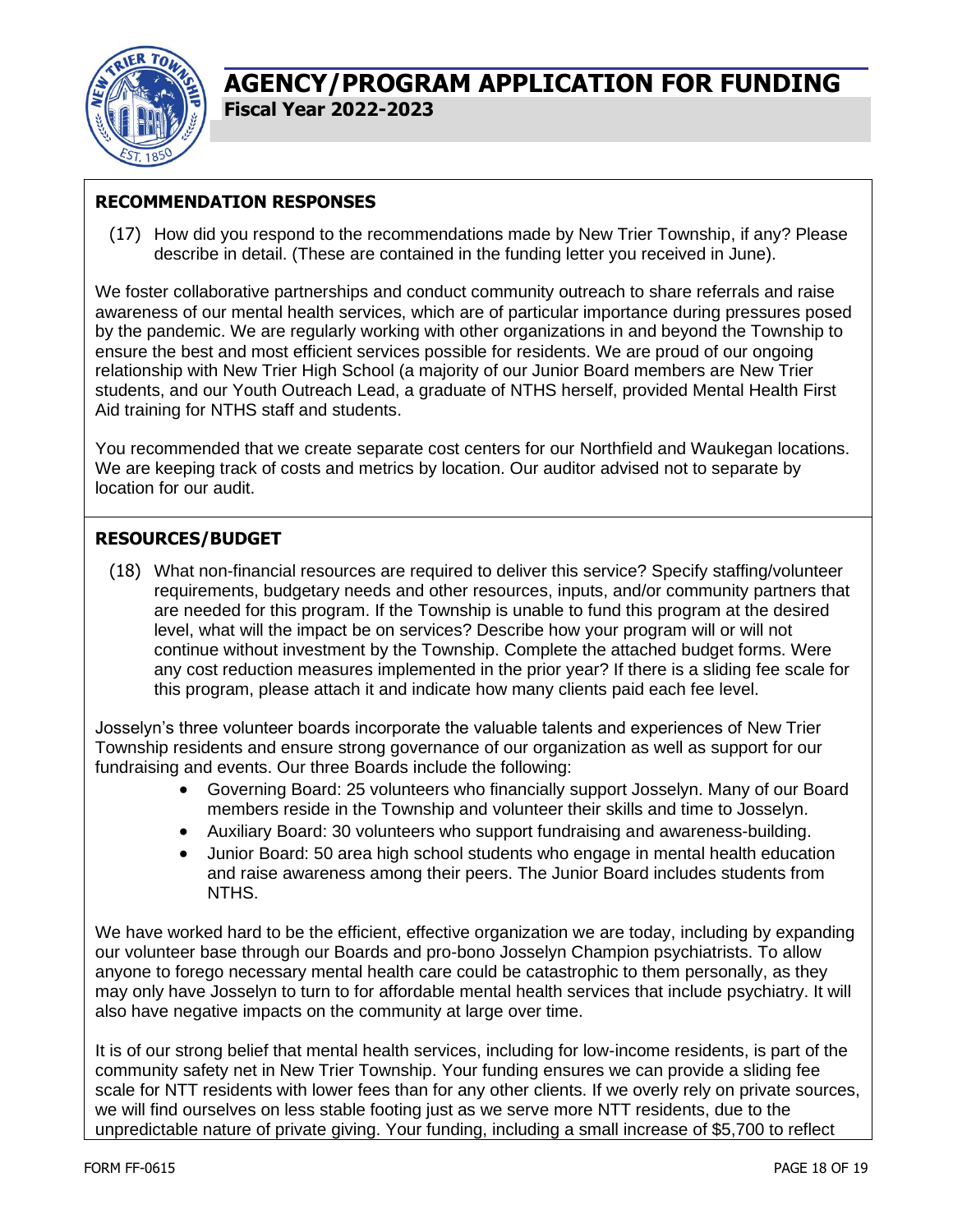

that we are serving more NTT residents this year (and anticipate continued increases based on the past five-year trend), is an essential plan in our strong, diversified fundraising plan. Without full funding, our ability to serve the surging need could be compromised.

We view the Township government as an important partner in social services for low-income residents. Should you decide not to fully fund our request, we strongly welcome a conversation with you to learn more about why, and how we can discuss the alignment of our services to your residents' needs.

(19) If your program or agency budget request represents an increase from last year, please explain the reason for the change and what the increase will be used for.

Thank you for your respectful consideration of The Josselyn Center's request for \$195,700 in funding. In the past year, The Josselyn Center experienced a 3% increase in New Trier Township clients. As such, we are requesting a 3% increase in funding to enable us to serve these new clients. Your funding keeps mental health services available to your community during these especially challenging times, which are weighing heavily on the mental health of so many.

We recognize that we are your largest granted agency. This 3% increase in funding would ensure Josselyn can continue to offer a sliding fee scale to New Trier Township residents that is far below the actual cost of their care, so they can access services as low-income residents. Further, your funding will ensure we can continue to provide a sliding fee scale specifically for New Trier Township residents and fill the large cost gaps in providing affordable therapy and psychiatric services to your residents.

New Trier Township has long recognized the importance of mental health services to the well-being of their residents and their community. New Trier Township funding is the bedrock of our ability to provide therapy and psychiatry services to Township residents. We provide much needed, and rare, psychiatry services, which can be quite difficult to access from providers in our service area. The Township's investment in Josselyn's services is an investment in your residents.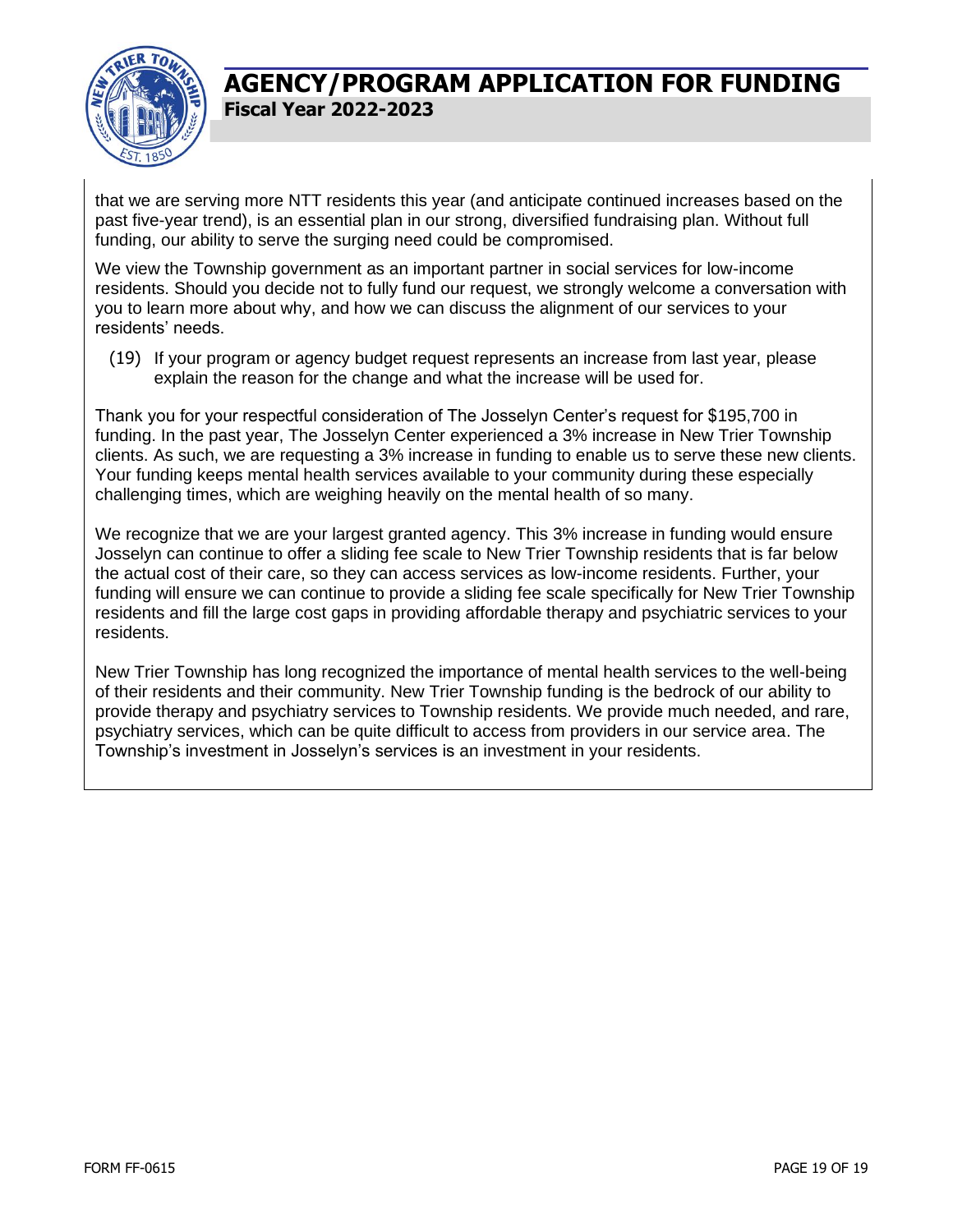| <b>NEW TRIER TOWNSHIP</b>                      |              |                                    |                          |                 |  |
|------------------------------------------------|--------------|------------------------------------|--------------------------|-----------------|--|
| <b>ANNUAL FUNDING REQUEST FORM</b>             |              |                                    |                          |                 |  |
|                                                |              | 2022-2023 TOTAL AGENCY BUDGET FORM |                          |                 |  |
| <b>AGENCY NAME: The Josselyn Center</b>        |              |                                    |                          |                 |  |
|                                                | FY2020       | FY2021                             |                          | FY2022          |  |
|                                                | <b>PRIOR</b> | <b>PRESENT</b>                     |                          | <b>PROPOSED</b> |  |
|                                                | <b>YEAR</b>  | <b>YEAR</b>                        |                          | <b>YEAR</b>     |  |
|                                                |              |                                    |                          |                 |  |
| <b>AGENCY REVENUES</b>                         |              |                                    |                          |                 |  |
| New Trier Township                             | \$188,000    | \$195,500                          | \$                       | 196,000         |  |
| <b>Federal Government</b>                      | \$0          | \$0                                |                          |                 |  |
| State Government                               | \$192,767    | \$537,529                          | \$                       | 1,355,904       |  |
| Local Government/Townships                     | \$152,180    | \$144,820                          | \$                       | 274,500         |  |
| <b>Client Fees</b>                             | \$1,973,446  | \$3,017,213                        | \$                       | 8,024,662       |  |
| Grants: Foundations, Corporate, Religious      | \$1,326,026  | \$811,300                          | \$                       | 2,939,000       |  |
| <b>Individual Contributions</b>                | \$327,939    | \$285,000                          | \$                       | 195,000         |  |
| <b>Special Events</b>                          | \$236,487    | \$60,000                           | \$                       | 295,000         |  |
| <b>United Way</b>                              | \$51,445     | \$0                                |                          |                 |  |
| Sales                                          |              |                                    |                          |                 |  |
| <b>Other Revenues</b>                          | \$8,950      | \$207,000                          | $\sqrt[6]{2}$            |                 |  |
|                                                |              |                                    |                          |                 |  |
| <b>TOTAL REVENUES</b>                          | \$4,457,240  | \$5,258,362                        | \$                       | 13,280,066      |  |
|                                                |              |                                    |                          |                 |  |
| <b>AGENCY EXPENDITURES</b>                     |              |                                    |                          |                 |  |
| Program Staff Salaries, Benefits, Taxes        | \$1,844,368  | \$3,222,920                        | $\overline{\$}$          | 8,138,405       |  |
| Administrative Staff Salaries, Benefits, Taxes | \$361,562    | \$613,890                          | \$                       | 2,399,974       |  |
| Fundraising Staff Salaries, Benefits, Taxes    | \$260,394    | \$259,273                          | \$                       | 345,589         |  |
| Professional Fees/Contractual Services         | \$172,470    | \$376,341                          | \$                       | 562,600         |  |
| <b>General Operating Expenses</b>              | \$222,441    | \$243,038                          | \$                       | 260,814         |  |
| Occupancy and Utilities                        | \$121,737    | \$249,232                          | \$                       | 546,365         |  |
| Specific Assistance to Individuals             | \$0          | \$0                                | \$                       |                 |  |
| Major and Minor Equipment                      | \$30,335     | \$30,879                           | \$                       | 173,187         |  |
| <b>Major Capital Expenses</b>                  | \$0          | \$0                                | \$                       |                 |  |
| Other Fundraising Expenses                     | \$0          | $\sqrt{$0}$                        | $\overline{\mathcal{S}}$ | 102,998         |  |
| Other/Miscellaneous                            | \$435,906    | \$796,201                          | \$                       | 348,536         |  |
|                                                |              |                                    |                          |                 |  |
| <b>TOTAL EXPENDITURES</b>                      | \$3,449,213  | \$5,791,774                        | \$                       | 12,878,468      |  |
| SURPLUS (DEFICIT)                              |              |                                    |                          |                 |  |
|                                                |              |                                    |                          |                 |  |
| NET GAIN/LOSS FROM OTHER FUNDS                 |              |                                    |                          |                 |  |
|                                                |              |                                    |                          |                 |  |
| SURPLUS (DEFICIT)                              |              |                                    |                          |                 |  |
|                                                |              |                                    |                          |                 |  |
| <b>TOTAL FUNDRAISING/ADMIN COSTS</b>           | \$823,159    | \$1,042,519                        | \$                       | 3,321,436.33    |  |
|                                                |              |                                    |                          |                 |  |
|                                                |              |                                    |                          |                 |  |
|                                                |              |                                    |                          |                 |  |
|                                                |              |                                    |                          |                 |  |
|                                                |              |                                    |                          |                 |  |
|                                                |              |                                    |                          |                 |  |

 $\overline{\phantom{a}}$